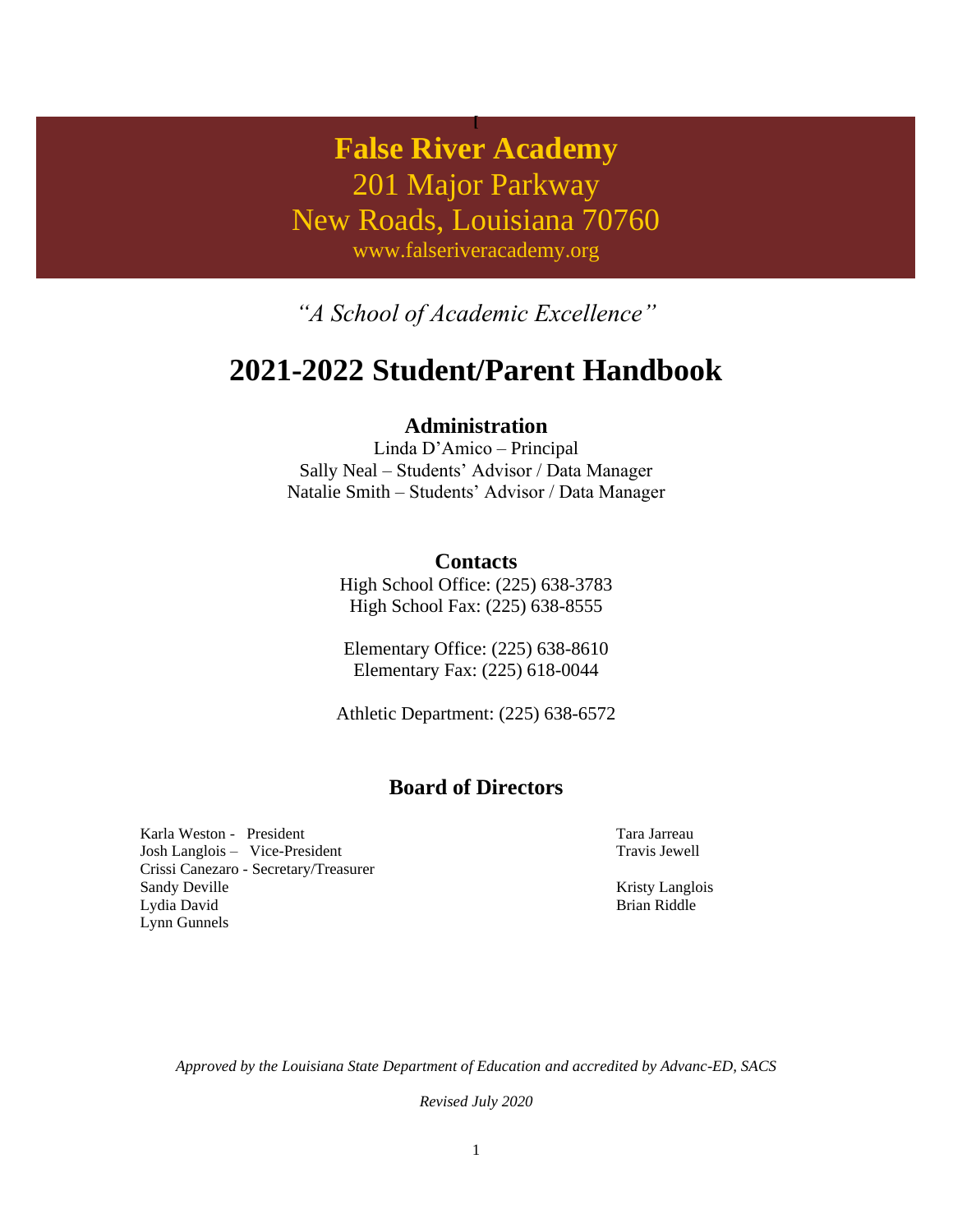# **Table of Contents**

| Introduction                      | Page 3  |
|-----------------------------------|---------|
| General Information               | Page 5  |
| Academics                         | Page 8  |
| <b>Scholastic Honors</b>          | Page 10 |
| <b>Student Activities</b>         | Page 11 |
| Athletics                         | Page 11 |
| <b>Dress Code</b>                 | Page 13 |
| Attendance                        | Page 15 |
| Discipline and Behavior-Policy    | Page 17 |
| Transportation                    | Page 20 |
| Technology                        | Page 21 |
| Handbook Agreement Signature Form | Page 26 |
| Appendix A-D                      | Page 27 |

*These regulations are a material condition of the contractual agreement between FRA and any and all students of this school. In developing the rules and policies for FRA, we have tried to be as explicit as possible, but we are aware that during the school year new and unusual situations will arise. The principal has the authority to use his discretion in unforeseen circumstances.*

#### **Resolution Procedure**

Step 1: The parent schedules a conference to discuss a concern with the respective teacher.

Step 2: If unable to resolve the concern with the teacher, he/she requests a meeting with the division administrator and/or principal.

Step 3: Should the matter remain unresolved, the parent may request the Board to consider placing it on the agenda for the next board meeting **by putting in writing** a detailed description of the problem and giving it to the principal or a board member. The teacher and principal will be present at the meeting. \*Above meetings will be held at mutually agreed upon times with the appropriate parties present.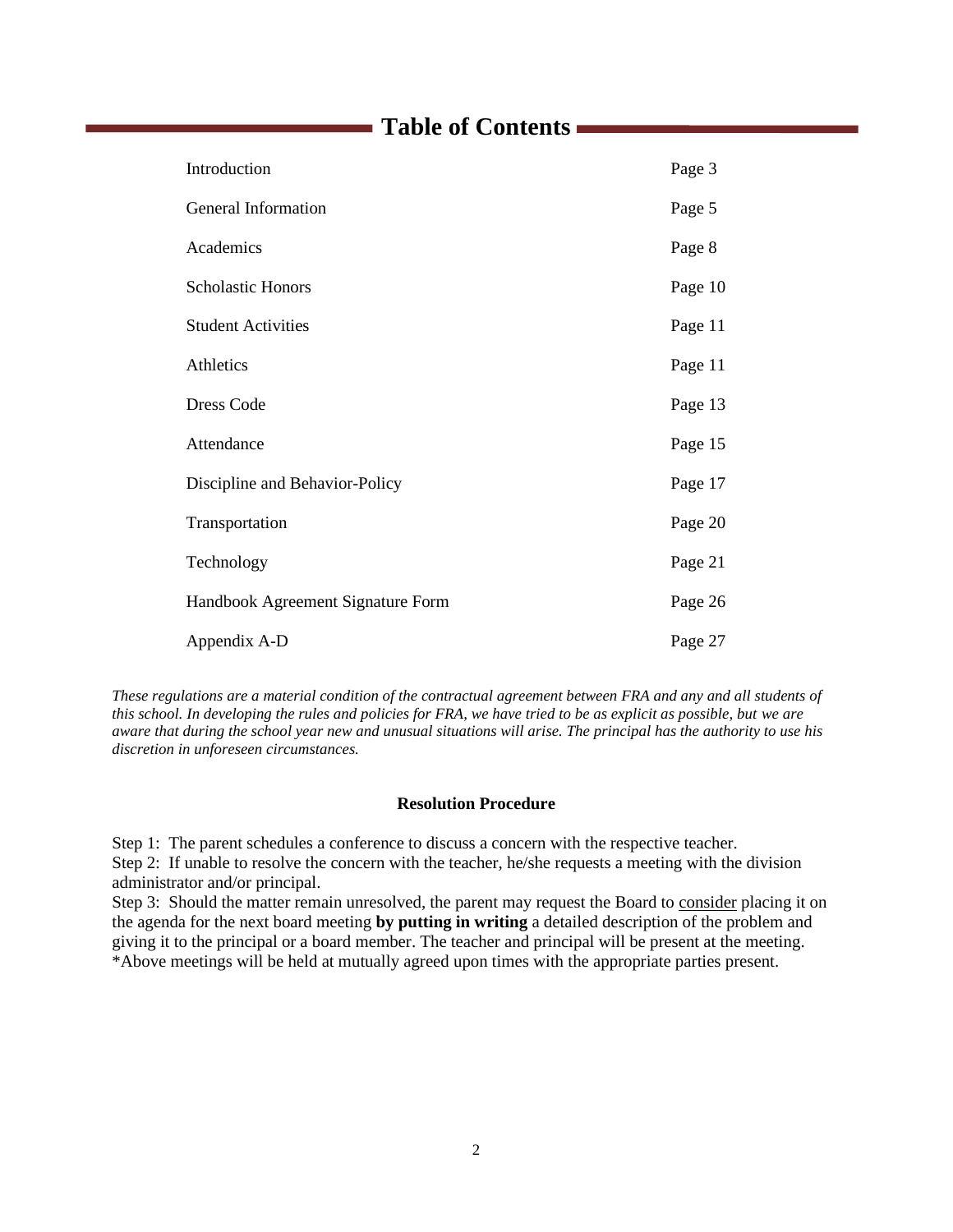## **Introduction**

#### **Mission Statement**

False River Academy is devoted to providing experiences that are academically challenging and personally enriching, thereby enabling students to continue in their personal growth and self-improvement.

#### **Alma Mater**

*We raise our song with loyal hearts To you our Alma Mater.*

*Maroon and gold, your colors bold, Awaken pride and praise.*

*Your noble birth, Your purpose will keep us ever true. False River Academy We honor you.*

#### **Philosophy**

We agree that the purpose of education is to help the student develop his own individual potential within the framework of a democratic society. We believe, therefore, that it is the responsibility of the school "to select and transmit to its students the most significant and useful elements of our intellectual, moral, social and aesthetic heritage, and to foster the individual's ability to live happily, effectively, and creatively."

The teaching of values and ideals is important. Students are taught reverence for a Supreme Being, respect for authority, self-discipline, responsibility, the value of work, and appreciation of beauty. These values will enrich life and lead to the development of character.

We are ever alert for needed changes in curricula, theory, or methods of teaching. The curricula is designed to give students training for a vocation or preparation for further education. Constant self-analysis and constructive criticism are needed if we are to keep pace with a rapidly changing society. Moreover, we contend that curriculum should challenge the student to future pursuits of knowledge beyond the formal school experience.

We shall dedicate our work and direct our efforts towards this philosophy. Understanding the myriad of demands placed upon us by society today, we acknowledge the task of our profession and assume responsibility for its realization. False River Academy must continue to guide students to develop into the kind of individuals that incorporate philosophy thus expressed.

#### **Goals**

Goal 1: FRA commits itself to educate to a deep respect for intellectual values.

- by developing and implementing a curriculum based on goals and criteria, educational research, and ongoing evaluation
- by providing an education incorporating all forms of critical thinking
- by providing programs developing values and creativity
- by using a variety of teaching and learning strategies that recognize individual student needs
- by providing ongoing professional development for faculty and staff
- by modeling and teaching ethical and respectful use of technology
- Goal 2: FRA commits itself to educate to a social awareness which impels to action.
	- by educating to a critical consciousness leading to its total community to reflect and analyze the values of society
	- by preparing and inspiring students to be active, informed, and responsible citizens

Goal 3: FRA commits itself to educate to the building of a community.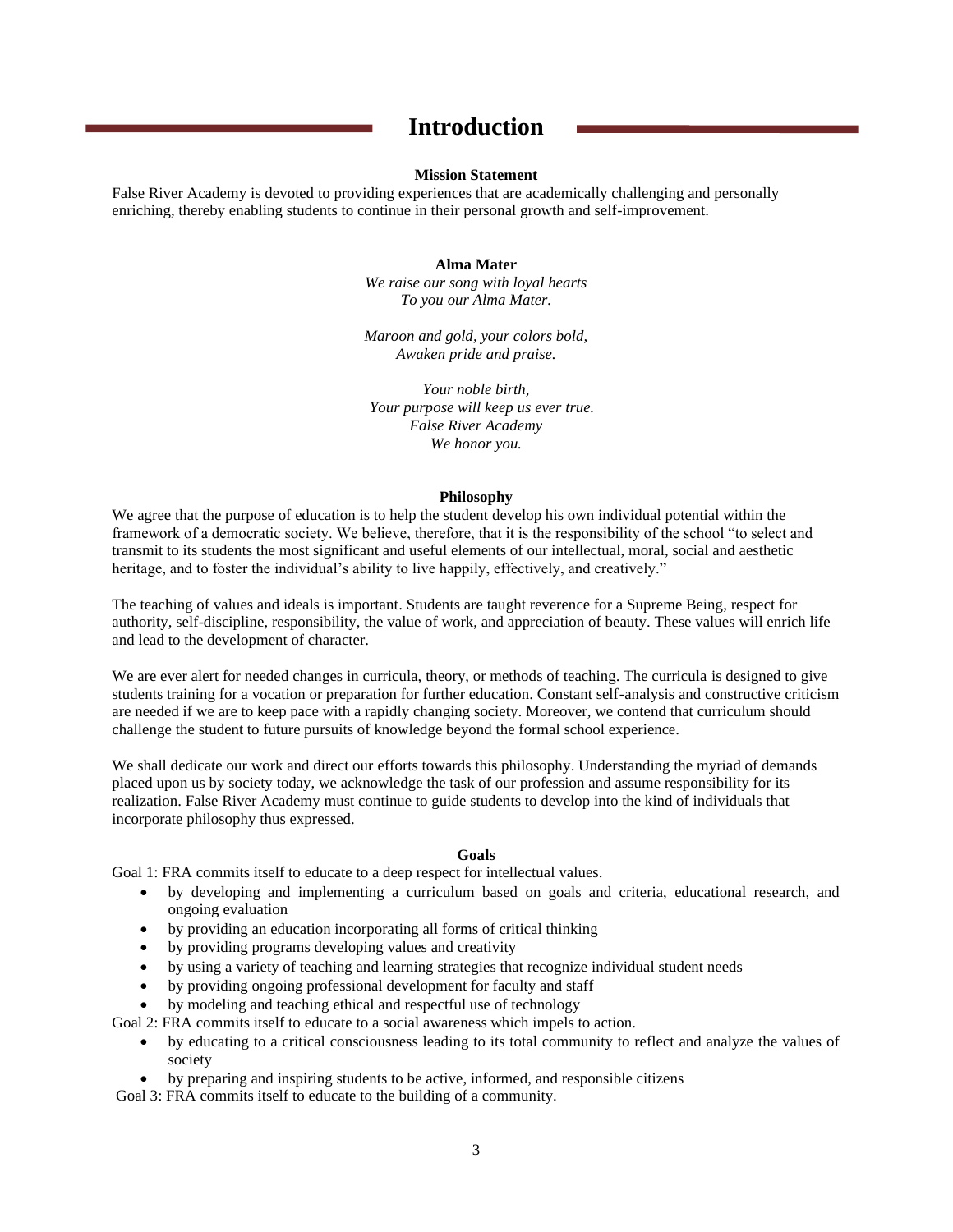- by promoting a safe and welcoming environment in which each person is valued and respected
- by making deliberate effort in recruiting students and faculty of diverse races, ethnicities, and backgrounds
- by providing scholarship opportunities

Goal 4: FRA commits itself to educate to personal growth.

- by encouraging the school community to show respect, acceptance and concern for themselves and others
- by implementing policies and practices that promote self-discipline, responsible decision making, and accountability
- by fostering student's growth in self-knowledge and self-confidence
- by providing programs recognizing, nurturing, and exercising leadership in its many forms
- by providing opportunities for all members of the school community to share their knowledge with others

#### **Resolution Procedure**

Step 1: The parent schedules a conference to discuss a concern with the respective teacher.

Step 2: If unable to resolve the concern with the teacher, he/she requests a meeting with the division administrator and/or principal.

Step 3: Should the matter remain unresolved, the parent may request the Board to consider placing it on the agenda for the next board meeting **by putting in writing** a detailed description of the problem and giving it to the principal or a board member. The teacher and principal will be present at the meeting. \*Above meetings will be held at mutually agreed upon times with the appropriate parties present.

#### **Non-Discriminatory Policy**

Pointe Coupee Private School System, Inc. (False River Academy) admits students of any race, color, nationality or ethnic origin to all the rights, privileges, programs and activities generally accorded as made available to students at school. It does not discriminate upon basis of race, color, nationality or ethnic origin in administration or its educational policy, admissions and athletic or other school administered programs.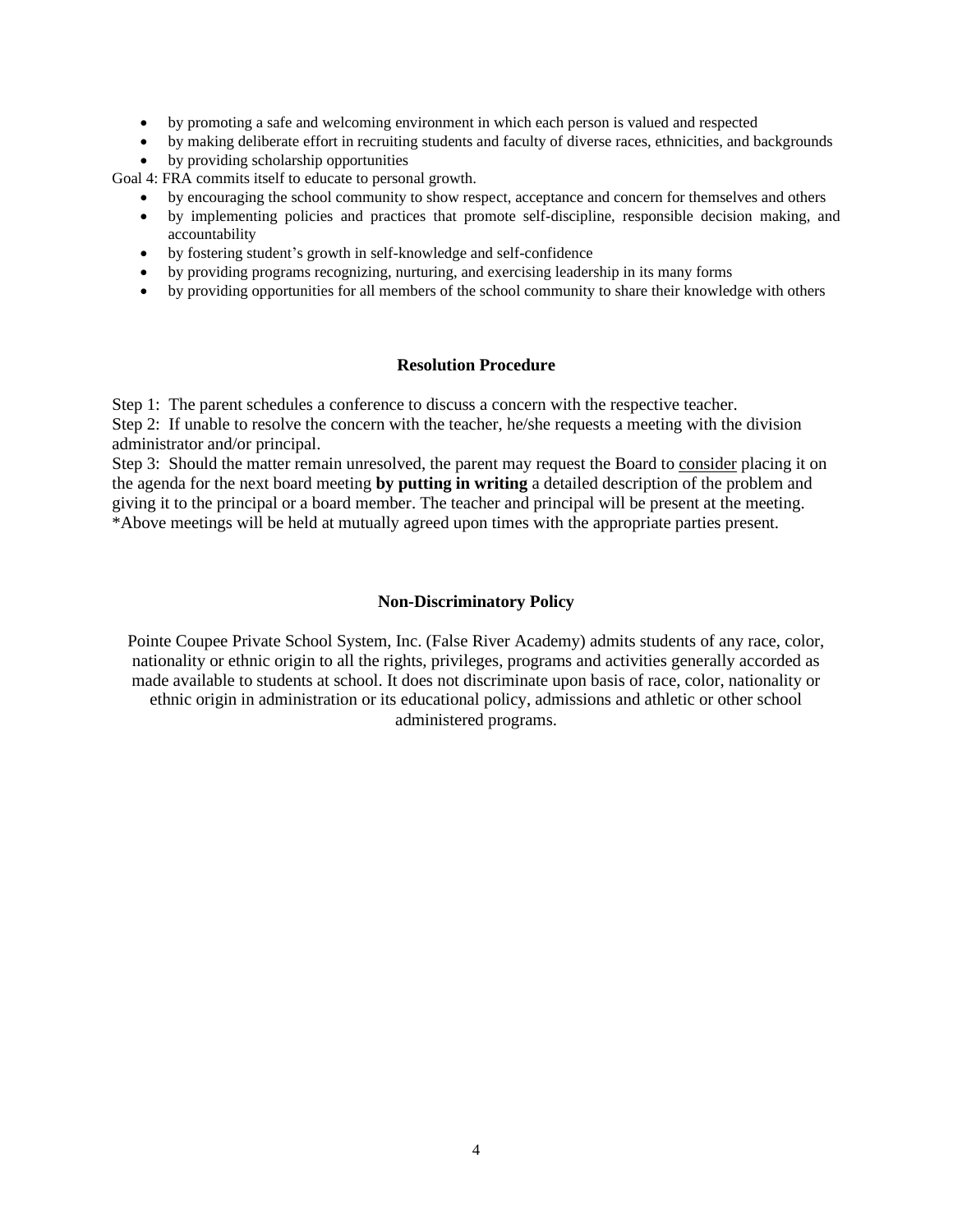# **General Information**

#### **Admissions**

FRA reserves the right to accept or deny acceptance of students based on previous academic and behavioral records. Students who are withdrawing from FRA must do so through the administrative office.

Non-Discriminatory Policy: Pointe Coupee Private School System, Inc. (False River Academy) admits students of any race, color, nationality or ethnic origin to all the rights, privileges, programs and activities generally accorded as made available to students at school. It does not discriminate upon basis of race, color, nationality or ethnic origin in administration or its educational policy, admissions and athletic or other school administered programs. This policy allows FRA students to participate in TOPS and the school to benefit from non-profit status.

#### **Affiliations and Accreditations**

The Louisiana Board of Elementary and Secondary Education (BESE) and the Southern Association of Independent Schools (SACS) approved and accredidates False River Academy. The school holds membership in Louisiana Citizens for Educational Choice (CEC), National Association of Elementary Principals (NAESP), National Association of Secondary Principals (NASSP) and the Louisiana High School Athletic Association (LHSAA).

#### **Business**

Debts include, but are not limited to such things as lost/damaged textbooks, library books, unpaid lunch fees, tuition, etc. Parents will be notified in writing of the fees owed to the school. JPAMS access is denied to families and students who have outstanding debt. The False River Academy School Board authorizes the school to withhold grades and report cards of students owing a debt. Students may also be excluded from participation in field trips and special activities. In the case of a student transferring to another school, all financial obligations shall be met before the withdrawal is completed and records are sent to the new school. Students are responsible for all books whether lost, stolen, or damaged. Students are encouraged to cover all textbooks. Students may not take exams until all fees are paid and books are returned or paid for.

#### **Cafeteria**

FRA provides food services through our cafeteria. Students are allowed to purchase drinks from the lunchroom (plain milk, chocolate milk, juice). Students may bring lunch but must eat with their class. No food from outside vendors is allowed during school hours.

#### **Donations**

The school community works to cultivate, sustain, and coordinate support for False River Academy through service, gifts, and other contributions. Donations are vital to sustaining the unique learning environment of FRA. Memorial or honorary gifts occupy an important place in the spirit and tradition of our school. We appreciate any gift that you choose to make. Interested donors or volunteers can contact the office at (225) 638-3783.

#### **Fire Drills and Emergency Evacuation**

A diagram is posted in each classroom showing the route students take in case of emergency. At the sound of the alarm, students are expected to exit in an orderly manner and move to the designated assembly area. Fire drills and emergency evacuation drills are held several times during the school year in compliance with state law.

#### **JPAMS**

Parents, teachers and school administrators track student progress using the JPAMS online software system by EdGear. JPAMS software features include but are not limited to records for attendance, demographic information, discipline, grades, and scheduling. The JPAMS Parent Command Center link is located on the school website: www.falseriveracademy.org. Parents can login and create an account with a username and password. Faculty members have an assigned username and password which grants access to their students only.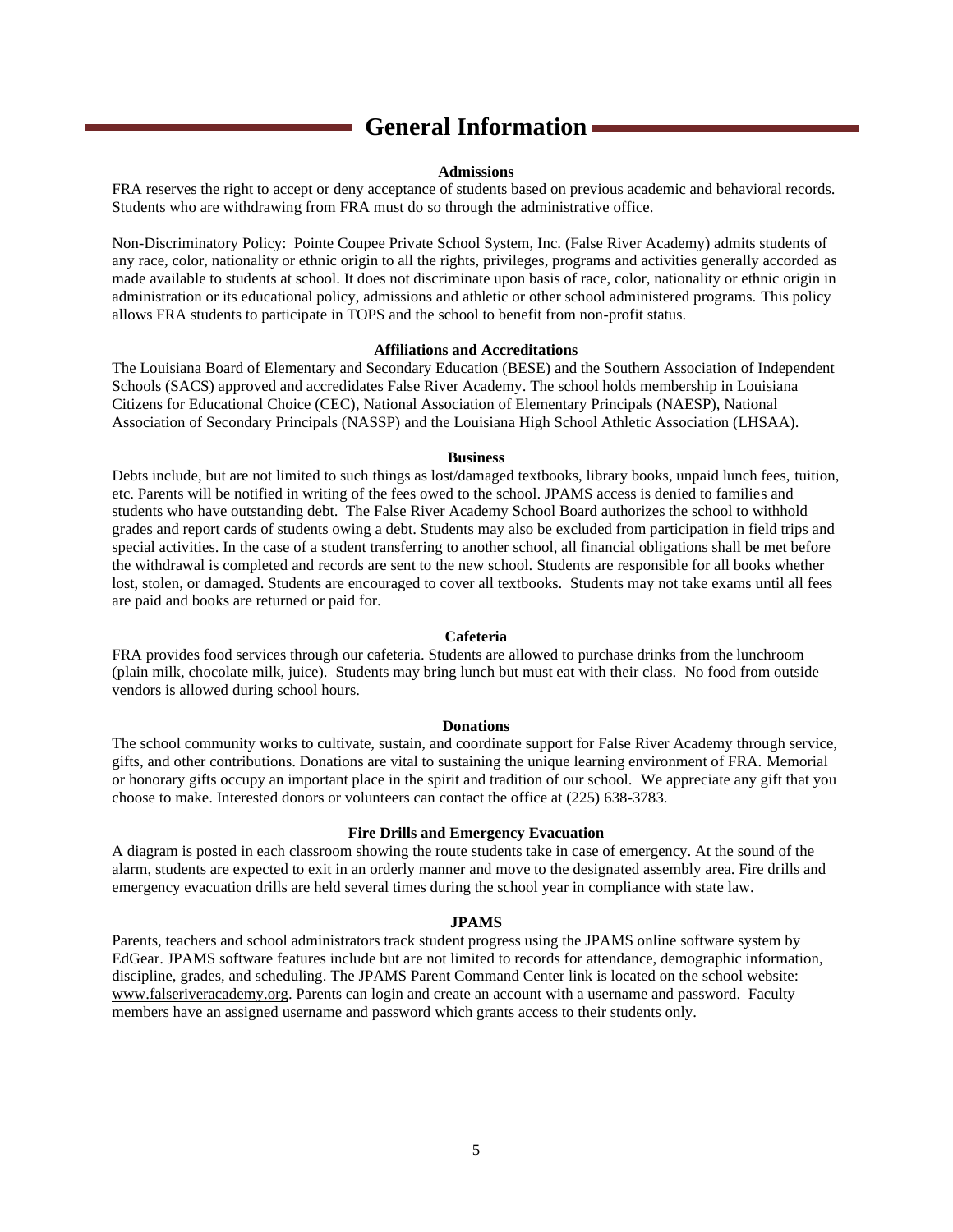#### **Medication**

Under the expressed opinion of the student's physician via the form titled False River Academy Physician Order, a student may carry and administer his/her own medications, such as an asthma inhaler, epinephrine, or insulin. (This is not intended to include OTC medications such as Tylenol, cough/cold preparations, or other prescribed medications.) When necessary, other medication may be administered by school personnel and is given ONCE a day at lunchtime. Short-term medications such as non-prescription drugs (aspirin, Tylenol, Midol, etc.) will only be given if medical certification of extenuating circumstances and prescription is obtained. Please contact the school office with any questions.

Possible exceptions to this rule are:

- 1. Medication for behavior modification (e.g., Ritalin)
- 2. Insect sting allergy-must have a note from the physician with specific instructions.
- 3. Severe allergic reactions must have specific written instructions from a physician.
- 4. Anticonvulsive medications (e.g., Dilantin, Phenobarbital)
- 5. Medication for asthmatic conditions
- 6. Medication given in extenuating circumstances.

Procedures for above exceptions (1-4):

- a) Medicine must be clearly labeled; unlabeled medicine **CANNOT** be dispensed.
- b) Medication MUST be brought to school by the parent or guardian in the container in which it was originally packaged. The label should have the name of the student, name of the medication and dosage.
- c) Medication should be accompanied by a signed form (may be obtained from the office) from the parent (with student's name, prescription number, name of medication, and specific dosage to be administered) that gives the designated person permission to administer the medication.

#### **Parent Organizations**

Gator Booster Club consists of parents and teachers who volunteer time to raise money for athletic programs i.e. equipment, uniforms, awards, etc. Parents interested in joining the Gator Booster Club may contact the office.

The PTA consists of parents and teachers who volunteer service to work on projects that will benefit students and school as a whole. Parents interested in joining the association may contact the office.

#### **Parent Code of Conduct**

**Parental Involvement:** False River Academy believes the term "parental involvement" means the participation of parents in regular, two-way, and meaningful communication involving student academic learning and other school activities, ensuring the following:

- Parents play an integral role in assisting their child's learning.
- Parents are encouraged to be actively involved in their child's education.
- Parents are full partners in their child's education and are included, as appropriate, in the decision making regarding the education of their child. False River Academy will inform parents of all pertinent information and involve parents in various activities throughout the school year. Every attempt will be made to communicate the need for parent conferences and discussions surrounding student success. Important news and information will be released through the school website, our official school social media pages, the One Call System.

**Safety:** False River Academy asks that parents adhere to the following guidelines in order to ensure the safety of all students, faculty, and to ensure the orderly operation of the facility.

- We ask all parents to first report to the high school office before proceeding to any other destination on campus. All parents and visitors to False River Academy's campus are required to sign in with the high school office and wear a visitor's pass.
- Parents are welcome to escort lower elementary students into the building before 7:43 a.m., but we respectfully ask that you not use this time to engage in conversation regarding issues/concerns about your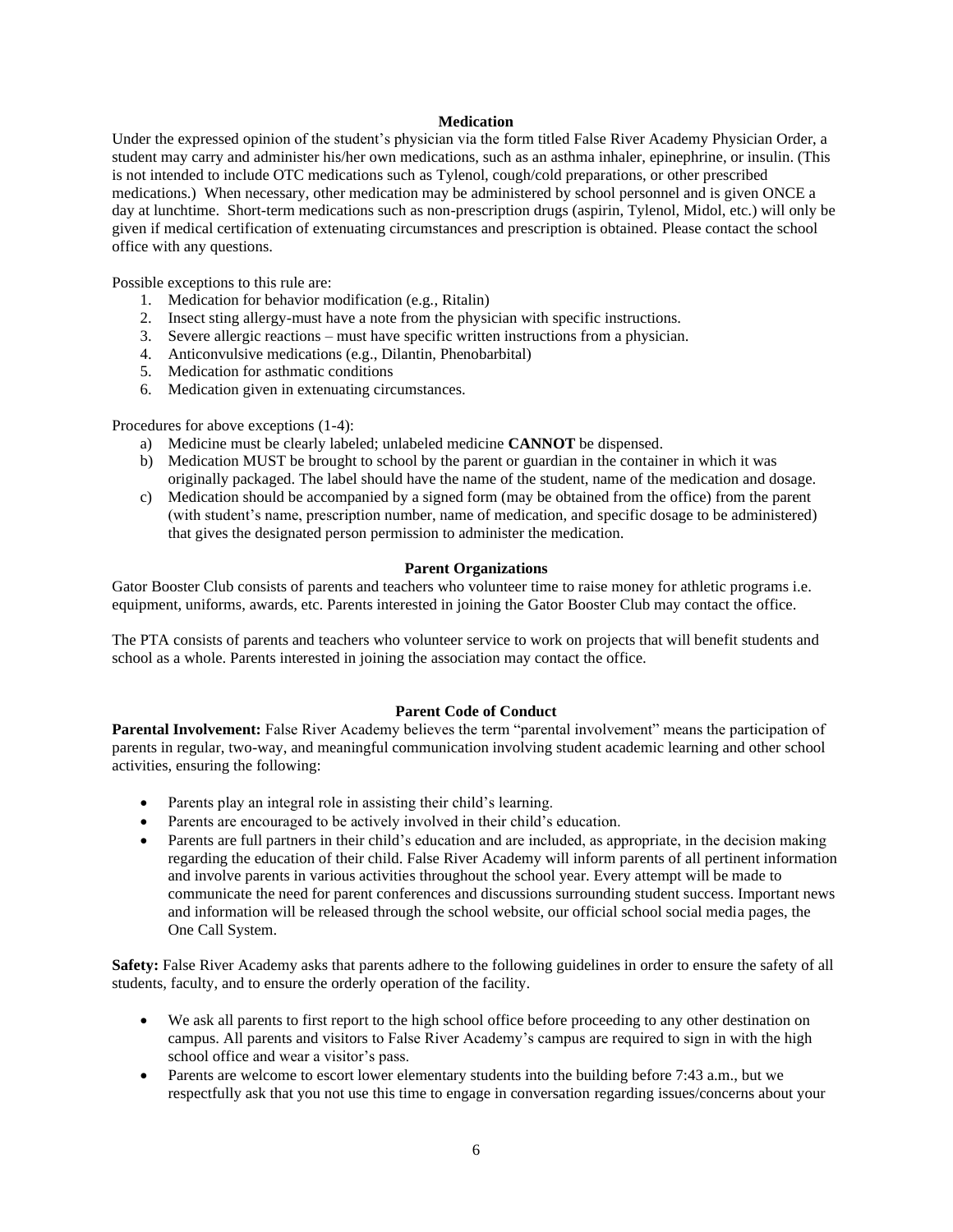child. Please request a conference by contacting your child's teacher or in the office. Any parents remaining in the buildings at the signal of the first bell (7:43) must exit promptly.

- If you know your child will check out during the school day, please send a note with your child that morning; this ensures your child leaves school with all assignments and ensures an orderly transition for your child and their teacher(s).
- We ask that when using the morning and afternoon carpool lane you remain single file. Please do not pull around other cars that are waiting to drop students off. This presents a serious safety hazard for drivers and students.
- Parents are not allowed to park, walk up, and take their child (ren) from the carpool line. All students must be loaded into vehicles by staff.

**Ethical Conduct:** False River Academy prides itself on a strong sense of community- we want to promote partnerships between all members of our school community and to interact and communicate positively with all stakeholders. Therefore, False River Academy asks parents to act in the best interests of students, families, and staff members at all times. The following are several guidelines we expect that our parents adhere to.

- Parents should not publicly engage in malicious or judgmental gossip and should ensure that anything they say about the school, its students, and its faculty is fair and truthful.
- Parents should not engage in any abusive or aggressive verbal or written correspondence with teachers/faculty, students, or other parents.
- Parents should not use social media to publicly challenge school policies or discuss issues about individual children and/or their teachers.
- Parents are strictly forbidden from creating social media pages under the name 'False River Academy.' Pages bearing the name 'False River Academy' that are unofficial school pages should be reported and removed from social media sites. (This includes, but not limited to, pages created on Facebook, Twitter, Weebly, Instagram, etc.) \*\*\*Parents are asked to have their underage students refrain from posting pictures of themselves and their friends with alcoholic beverages in their hand, smoking or vaping.
- When able, parents should follow the appropriate chain of command to address and resolve problems and concerns.

#### **Visitors on Campus**

Non-student visitors are allowed on campus if they receive a pass from the office. Students may not visit with any non-approved visitor during the school day. **Visitors are to report to the high school office to sign in and receive a visitor's pass. The elementary building will be locked from 7:45 a.m. – 2:45 p.m.**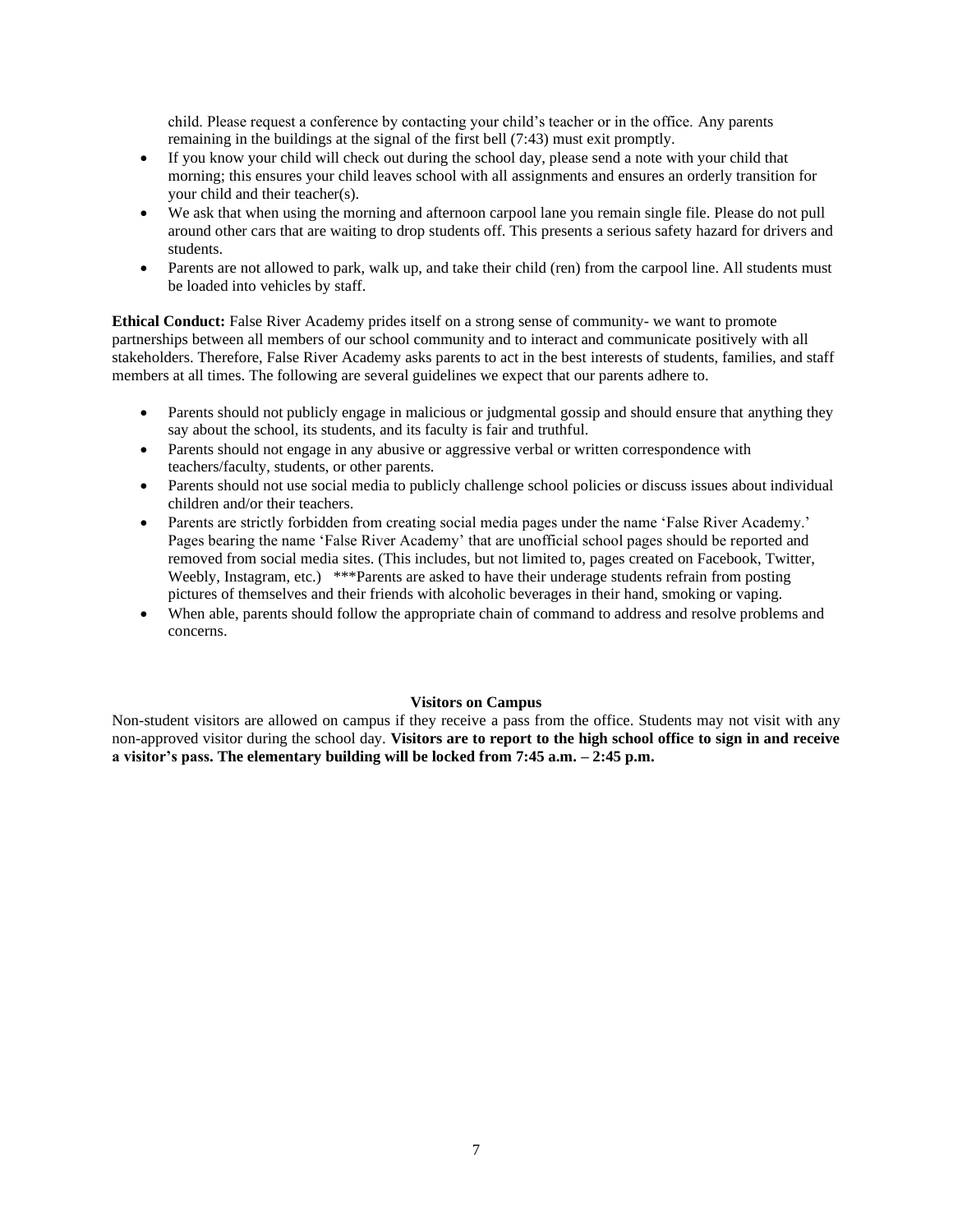## **Academics**

The school year is divided into four 9-week periods. Report cards are issued each 9 weeks.

#### **Pre-Kindergarten**

Students enrolled in Pre-Kindergarten classes are assessed for Kindergarten readiness.

#### **Kindergarten Grading Scale**

Students are assessed in the areas of: English/language, math, science, social studies, writing and social development. Art, music and physical education may be assessed.

| <b>Satisfactory</b>          | Needs Improvement | <b>Unsatisfactory</b> |
|------------------------------|-------------------|-----------------------|
| $100-93 S+ 92-85 S 84-77 S-$ | $76-69$ N         | 68-0 U                |
|                              |                   |                       |

#### **Grading Scale 1st – 6 th**

| $O$ mainly $O$ and $\sim$ |  |  |
|---------------------------|--|--|
|                           |  |  |
|                           |  |  |

1. Students who receive a failing grade in two core subjects (math, language arts, science, or social studies) will be retained.

2. Students making an F in any core subject should receive remedial instruction approved by administration.

**Elementary Promotion**: If a student has met minimum requirements but displays a lack of development in academic, social or emotional growth, the student may be retained following consultation between the parents, teacher, and principal.

#### **Middle School Promotion (5th – 8 th)**

1. Students making F's in two core subjects (English, science, math, social studies or social science) may be retained.

2. Students making F's in any content area should receive remedial instruction approved by administration.

- 3. A student may be promoted or retained after consultation with the parents, principal, and teacher.
- 4. Students may attend a state/FRA approved summer school to remove a deficiency

#### **Scheduling**

Scheduling of courses is done prior to the beginning of school. Any changes must be requested in writing and approved by administration during the first two weeks of school.

#### **High School Promotion**

1. Students may attend a state/FRA approved summer school to remove a deficiency.

2. Units to be earned toward graduation must be approved by the principal and the Louisiana Department of Education.

| Grading Scale 7 <sup>th</sup> -12 <sup>th</sup> |             |           |             |          |
|-------------------------------------------------|-------------|-----------|-------------|----------|
| 100 - 90 A                                      | $89 - 80$ B | 79 - 70 C | $69 - 60$ D | $59-0$ F |

**Final Grade** (9-12): Half credits are awarded upon the recommendation of the principal. Failed course work is always shown on a student's high school transcript, regardless of whether the course is repeated and subsequently passed.

The final grade is computed using this formula:

First 9-week grade  $(x2)$  + Second 9 -week grade  $(x2)$  + Mid-Term Exam  $(x1)$  +

Third 9-week grade  $(x2)$  + Fourth 9-week  $(x2)$  + Final Exam  $(x1)$  divided by 10= Final Grade

#### **CARNEGIE UNITS REQUIRED FOR PLACEMENT AT EACH GRADE LEVEL (9-12):**

| 10th grade (sophomores) 6 units |          |                      |          |
|---------------------------------|----------|----------------------|----------|
| 11th grade (juniors)            | 12 units | 12th grade (seniors) | 18 units |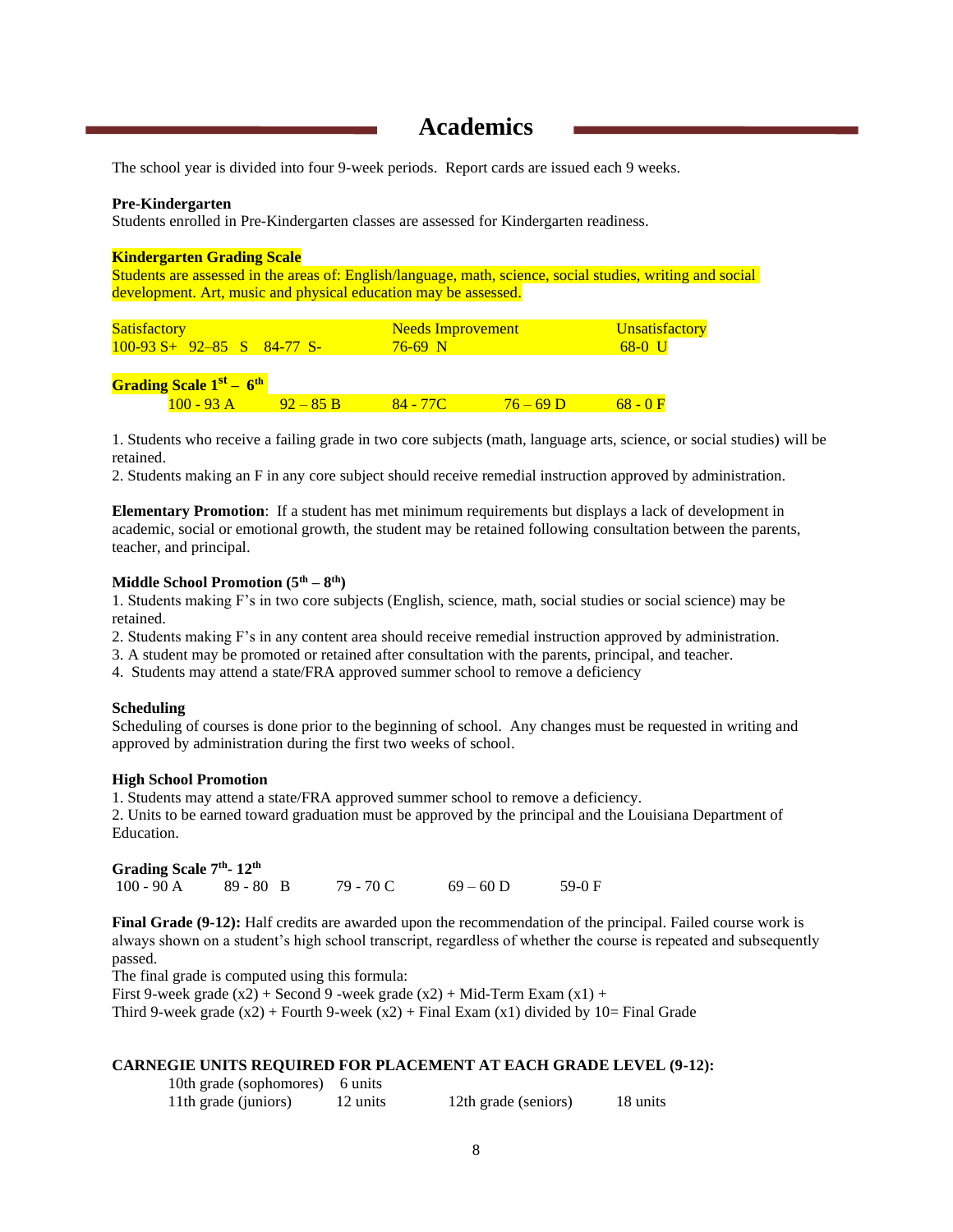All students in grades 7-12 are given a valid mid-term and final exam in each core subject. A senior may be exempted from a final exam at the teacher's discretion if he/she has five A's for that subject report card. No student will be allowed to take exams before or after the schedule time unless they have a written medical excuse or approved educational travel (not a vacation).

Quality Points Scale:

Standard courses are calculated on a 4-point scale–  $4 = A$ ,  $3 = B$ ,  $2 = C$ ,  $1 = D$ ,  $0 = F$ Dual Enrollment or Honors Courses are calculated on a 5-point scale.  $5 = A$ ,  $4 = B$ ,  $3 = C$ .  $2 = D$ ,  $0 = F$ 

\*\*\*FRA strongly recommends all students completing the 10<sup>th</sup> grade attempt the ACT no later than the June testing date. Student ACT scores are used to determine a multitude of eligibility criteria.

FRA follows all graduation requirements set forth in Bulletin 741 for Nonpublic Schools in Louisiana.

#### **Dual Enrollment Courses**

Dual Enrollment is offered in Advanced Math through Louisiana State University. Dual Enrollment is offered in English III, English IV, Biology I &II, Chemistry I &II, United States History, and Sociology through Southeastern University. Dual Enrollment is offered online through Northwestern State University in all courses approved by the Board of Regents for high school students.

#### **TOPS Program**

Louisiana's Taylor Opportunity for Students (TOPS) is a comprehensive program of state scholarships. See http://www.osfa.la.gov/schgrt6.htm for TOPS information. TOPS Opportunity requires a student to have a minimum of a 2.50 GPA on 19 core courses. (4 English, 4 Math, 4 Science, 4 Social Studies, 2 Foreign Language, 1 Art or Fine Arts Survey) and a minimum score of 20 on the ACT.

Parents and students are encouraged to complete their LOSFA applications early in their senior year.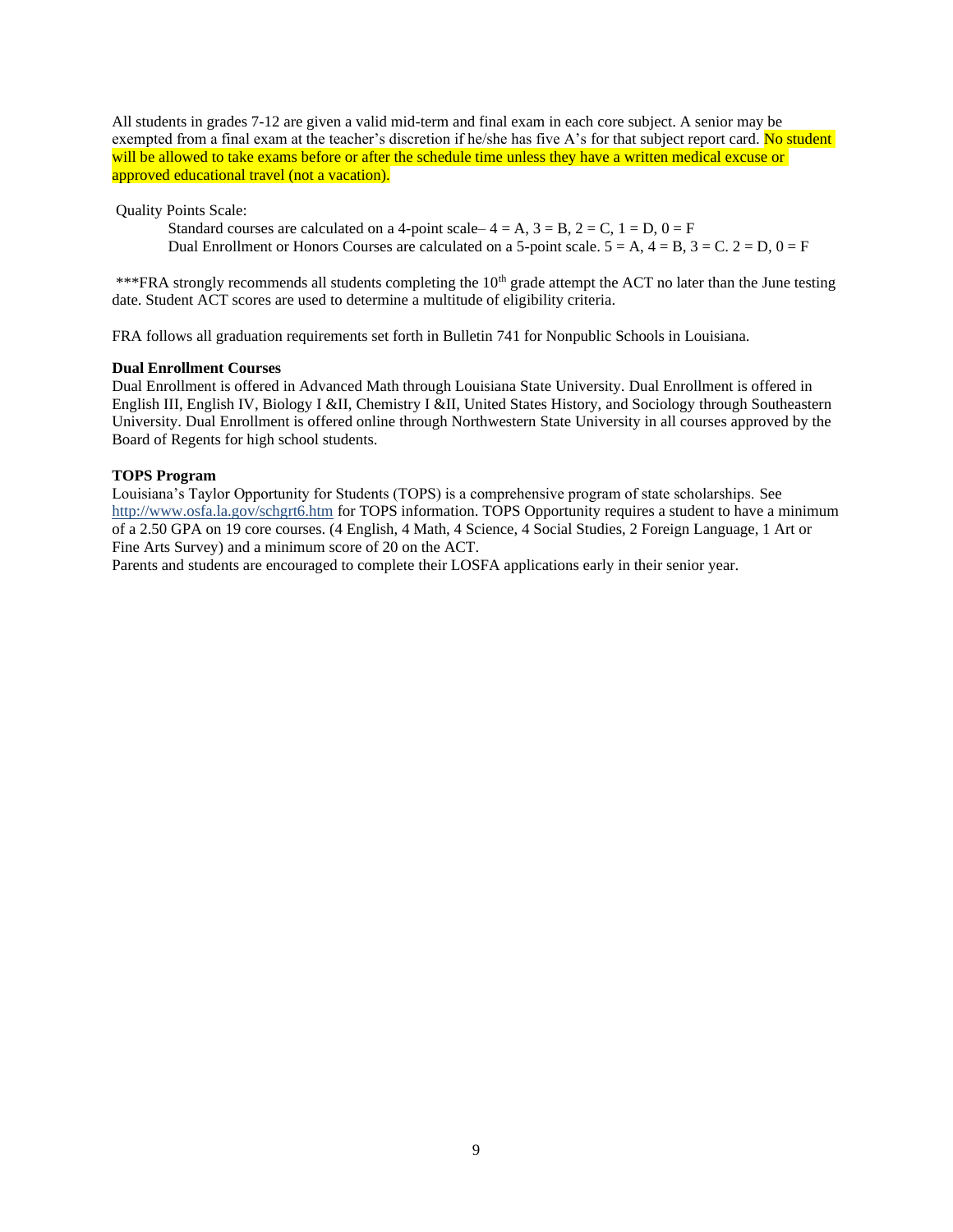# **Scholastic Honors**

#### Senior Beta Club (9<sup>th</sup> through 12<sup>th</sup> Grades)

Beta is an honor/service club. One scholarship is given annually.

Qualifications for membership are as follows:

- 1. GPA of 3.0 with maximum of one C
- 2. Enrolled in TOPS University classes
- 3. Service hours /service projects

\*Convention attendance will be determined by at least half of the required service hours being submitted to sponsor by December 1<sup>st</sup> and on a first come, first serve basis taking into account years of active involvement **\***Students qualify for **Academic Letter Jackets** as sophomores following the same guidelines as Beta membership. **\*Terms of expulsion from the Sr. Beta Club (Revised 8/9/16)- The failure of students to meet the above requirements at the end of each high school year will result in that student's expulsion from the club for one year. However, due to recent changes in the high school curriculum regarding dual enrollment classes, there will be one exception to this rule. Any senior student in the club who did not meet the GPA requirements in his junior year and has been a 3-year member of the club may be considered for reinstatement after midterms if GPA requirements are met.** 

#### **Junior Beta Club** (4<sup>th</sup> through 8<sup>th</sup> Grades)

Elementary Beta and Junior Beta are honorary academic/service organizations. Qualifications for membership are as follows:

- 1. A minimum GPA of 3.0 with a maximum of one C and no D's or F's for the final grade for students in 4th, 5th, 6th, and 7th grade
- 2. Recommendations based on academics, leadership, character, willingness to work, responsibility, dependability, attitude, and exemplary class/school behavior
- 3. Service to school, church, extended family, or community

#### **Valedictorian / Salutatorian**

To be eligible for valedictorian or salutatorian, a student must have attended False River Academy for eight consecutive semesters in high school and enrolled in the Louisiana Regents' TOPS University curriculum. Six consecutive semesters in high school can be considered with the approval of administration. To determine these honors, the grade point averages will be based on eight semester averages. A weighted GPA calculating Dual Enrollment and Honors classes will be used. Standard classes are 4 quality points. Dual Enrollment classes will be awarded an extra quality point. The average of standard classes and dual enrollment classes will be used to calculate the student's GPA. If a student scored high on ACT in a specific subject area and was exempt from taking a college course or dual enrollment courses offered at FRA, the student will be given a weighted A for each exempt class. To break a tie, all reported grades for high school credits would be considered. If still a tie, co-valedictorians will be named regardless of number.

#### **Honor Graduates**

Students who complete the 19 units of the Louisiana Regents' TOPS University Curriculum will be considered for Honor Graduate. Only those courses will be used to calculate the required 3.0 grade point average.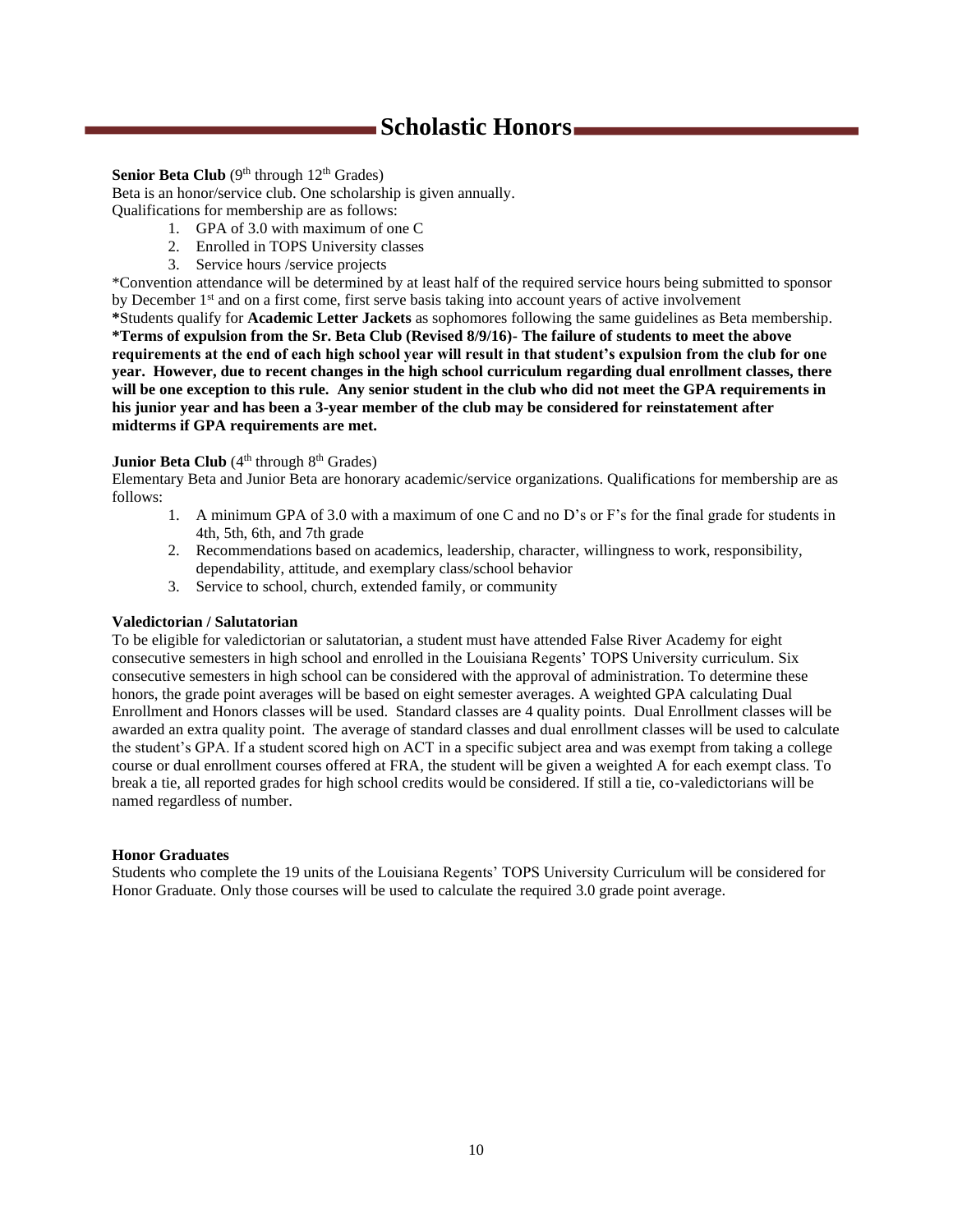# **Student Activities**

Participation in various extra-curricular activities develops talent, maturity, and responsibility. Student activities also provide opportunities to develop leadership skills that make involvement more meaningful to themselves and to their school and community. All clubs and organizations are governed by a constitution and/or by-laws in addition to school guidelines. Rules concerning eligibility and maintenance of an overall academic grade average are predetermined.

#### **Student Council**  $(9<sup>th</sup>$  through  $12<sup>th</sup>$  Grades)

Student council is a school and community service and leadership organization. Two class delegates (one boy and one girl) and officers are elected by students. It is recommended that the office of president and vice-president be a junior or senior and have Student Council experience.

#### Yearbook Gator Tale (9<sup>th</sup> through 12<sup>th</sup> Grades)

Faculty sponsors select students to serve on the yearbook staff taking into consideration student's prior year grade point average, experience, and discipline record.

#### **4-H**

4-H is provided on three levels: elementary (4-6), junior high (7-8), and high school (9-12). Each level of activities is open to all interested students in those grades.

### **Athletics**

#### High School (9<sup>th</sup> through 12<sup>th</sup> Grades)

Athletic participation is open to all interested students meeting academic and eligibility requirements. Athletes must maintain a 1.6 GPA semester average and pass six subjects. First semester eligibility is based on earning six credits from the previous year and having at least a 1.6 GPA. Second semester eligibility is based on passing six subjects from the first semester and having at least a 1.6 GPA. Age limitations are the same as those of the LHSAA. Upon entering the 9<sup>th</sup> grade, an athlete has eight consecutive semesters of eligibility. False River Academy offers the following sports: football, basketball, baseball, softball, track, cross-country, volleyball, and powerlifting. FRA scholastic requirements for athletic eligibility are the same as those adopted by LHSAA. (BOD 4-23-02)

\*\*\*Any SENIOR student participating in athletics who completes their school day before regular dismissal time CANNOT return on campus until  $7<sup>th</sup>$  hour athletic PE.

#### **Middle School** (5<sup>th</sup> through 8<sup>th</sup> Grades)

In order to be eligible to participate, a student in grades 5-8 must maintain a "C" average and pass three-fourths of his/her academic requirements per semester. A student must have maintained the required GPA as of the most recent reported semester prior to the beginning of each sport to be eligible. Once a sport season has commenced, even if grades warrant, a student may not participate when determined ineligible prior to each sport season. NO STUDENT BELOW GRADE 7 CAN PARTICIPATE IN VARSITY LEVEL SPORTS (7.28.14) and NO STUDENT BELOW GRADE 8 CAN PARTICIPATE IN VARSITY FOOTBALL. **Program/sport availability will be determined by parent/student interest.**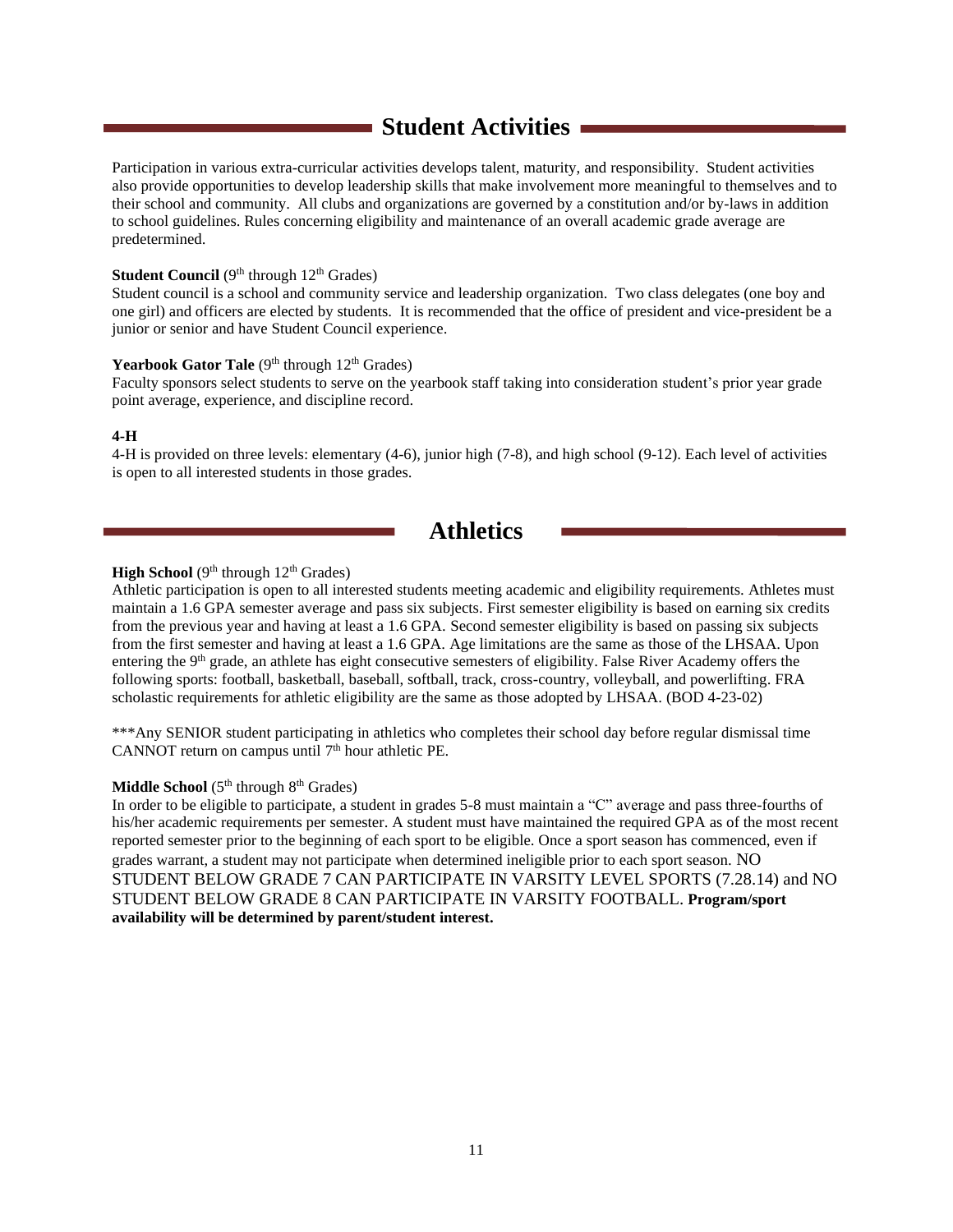# **Qualifications for Lettering**

Lettering is something that should be handled with a great deal of importance, as it is a representation of the student athlete's time and effort put into a specific sport. A letter in a sense is an award that should be shown off with pride throughout the community. A student athlete will only be rewarded letters for a varsity sport. At False River Academy, we will leave it up to the coaches' discretions as to whether or not a student athlete letters in a sport. No athlete should receive a letterman jacket until their 9<sup>th</sup> grade year at the False River Academy Sports Banquet.

In order to become a lettered student-athlete, the student-athlete must play **ONE FULL SEASON** of the **12 VARSITY SPORTS** provided by the school. After **TWO YEARS** of lettering in a sport(s), the student-athlete will then be eligible to receive the False River Academy Letterman Jacket. The athlete must have participated on the varsity level for a minimum of 2 years. 7<sup>th</sup> and 8<sup>th</sup> grade athletes who participate in two varsity sports are eligible for a letterman jacket in 9<sup>th</sup> grade. It will be awarded at False River Academy Sport Banquet.

#### The minimum requirements for letters are as follows:

- 1. Football, Volleyball, Boys and Girls Basketball, Baseball, Softball, Track, Cross Country and Power Lifting
	- 1.1. Listed on the varsity roster.
	- 1.2. Must be in attendance of 95% of varsity practices.
	- 1.3. Participate in at least one contest.
	- 1.4. Be in good standing academically
	- 1.5. Start and finish the entirety of the season on the varsity team
- 2. Cheerleaders and Dancers
	- 2.1. On the Varsity cheer or dance team
	- 2.2. Must be in attendance of 95% of varsity practices
	- 2.3. Must attend an average of 75% of athletic events with cheerleaders or dance performances.
	- 2.4. Be in good standing academically
	- 2.5. Start and finish the entirety of the season with the varsity cheer or dance team.

#### 3. Managers

- 3.1. Must be attendance of 90% of practices
- 3.2. Must attend 75% of contests
- 3.3. Be in good standing academically
- 3.4. Must start and finish the year with the team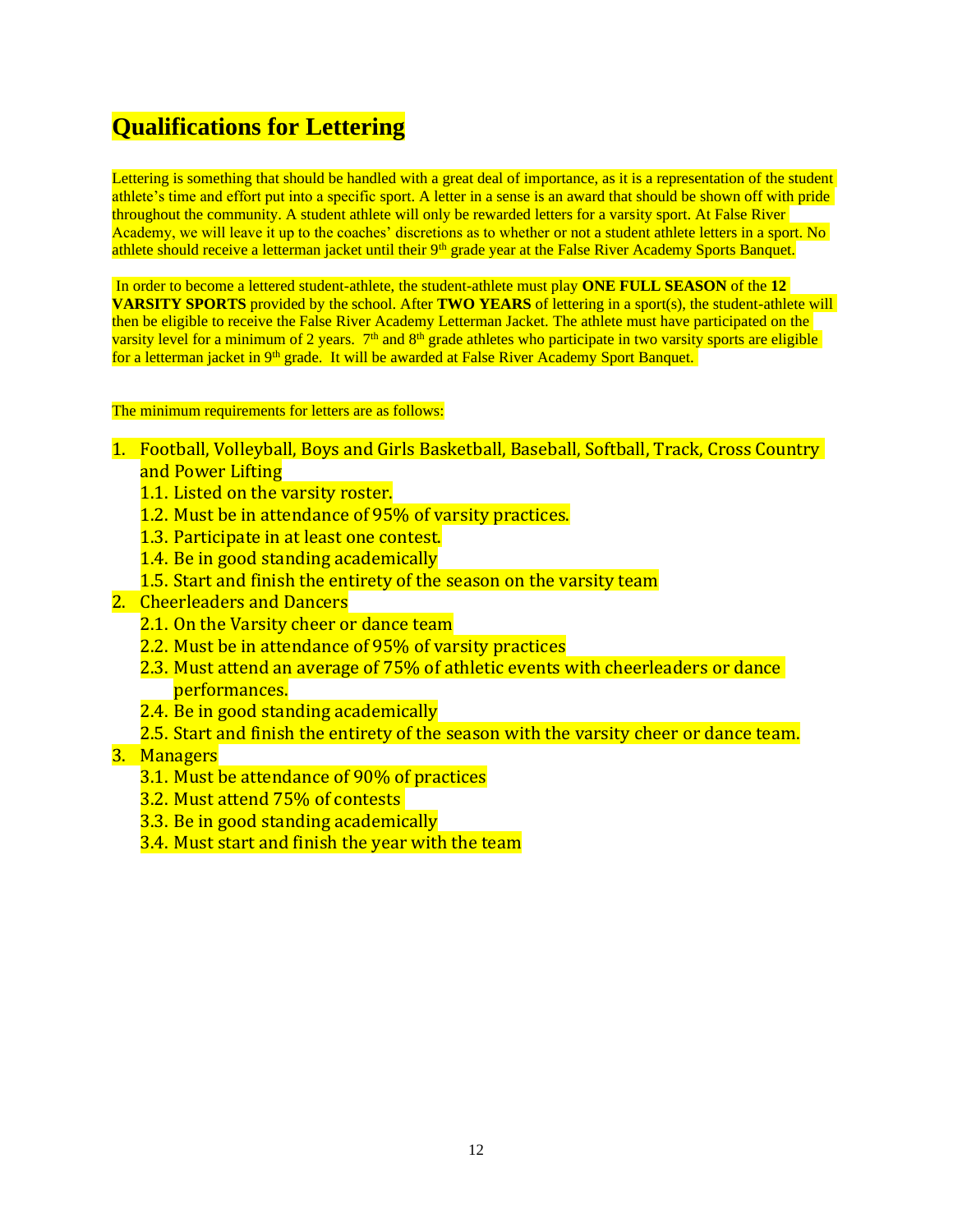# **Dress Code**

Dress code is an important part of the culture of False River Academy. Students will be held accountable for dress code guidelines. The final decision as to whether or not something is appropriate is made by the administration. It is the responsibility of the parent to ensure that all uniforms meet the requirements below at the time of purchase.

#### **School uniforms are available at Young Fashions and Inka's School Uniforms (Baton Rouge), Keys and Co. (New Roads) and the FRA Red Stick Online Store.**

| <b>Boys:</b>                                                            |              |              |
|-------------------------------------------------------------------------|--------------|--------------|
|                                                                         | $P_{k-6}$    | $7 - 12$     |
| Preferred-Maroon pique knit shirt (SS or LS) with gold FRA logo on      | $\mathbf{x}$ | $\mathbf{x}$ |
| left chest                                                              |              |              |
| Optional-Maroon pique knit shirt (SS or LS) without any logo (no        |              |              |
| brand name logos or symbols                                             |              |              |
| Approved dri-fit shirts with logo (SS or LS) sold online at the FRA     | $\mathbf X$  | $\mathbf x$  |
| store                                                                   |              |              |
| Khaki pants/shorts (no cargo pants)                                     | X            | $\mathbf X$  |
| Belt: khaki elastic, black leather, khaki web, or brown leather         | $\mathbf X$  | $\mathbf X$  |
| *** NO BELT REQUIRED FOR PK & KINDERGARTEN STUDENTS                     |              |              |
| White, maroon, black, grey, or khaki socks (ankle, crew, mid-calf or    | $\mathbf{X}$ | $\mathbf{X}$ |
| no-show socks); no logos                                                |              |              |
| Maroon, black, or grey FRA sweatshirt (purchased at FRA)                | X            | X            |
| Maroon windbreaker, black, or grey jacket (available at Keys Co.)       | $\mathbf{X}$ | $\mathbf X$  |
| Boots may be worn but must have athletic shoes for PE                   |              | $\mathbf X$  |
| Girls:                                                                  |              |              |
|                                                                         | $P_{k-6}$    | $7 - 12$     |
| White Peter Pan Broadcloth blouse (SS or LS) with optional FRA          |              |              |
| logo on collar                                                          | $\mathbf X$  |              |
| White Middy Broadcloth blouse (SS) with optional maroon FRA logo        | $\mathbf{x}$ |              |
| on collar                                                               |              |              |
| White button-down oxford (SS or LS) with optional maroon FRA            | $\mathbf x$  | $\mathbf x$  |
| logo on collar                                                          |              |              |
| Preferred-Maroon or white pique knit shirts (SS or LS) with gold        |              |              |
| FRA crest on left – Banded waist knit shirts are acceptable in white or |              |              |
| maroon.                                                                 |              |              |
| <b>Optional-Maroon or white pique knit shirt (SS or LS) without any</b> | $\mathbf X$  | $\mathbf X$  |
| logo (no brand name logos or symbols) Banded waist knit shirts are      |              |              |
| acceptable in white or maroon.                                          |              |              |
| Approved dri-fit shirts with logo sold online at the FRA store          |              |              |

| Approved dri-fit shirts with logo sold online at the FRA store                                   |              |             |
|--------------------------------------------------------------------------------------------------|--------------|-------------|
| Plaid skort or Khaki skort                                                                       | $\mathbf x$  | $\mathbf x$ |
| Plaid stitch down pleat skirt                                                                    | $\mathbf x$  | $\mathbf X$ |
| Plaid jumper (grades PK-12)                                                                      | $\mathbf X$  | $\mathbf x$ |
| Plaid walking short (grades PK-12)                                                               | $\mathbf x$  | $\mathbf x$ |
| Khaki long pant and Khaki walking shorts (grades PK-12)                                          | $\mathbf x$  | $\mathbf X$ |
| White, black, khaki, grey or maroon tights                                                       | $\mathbf X$  | $\mathbf x$ |
| Belt                                                                                             | $\mathbf{x}$ | $\mathbf x$ |
| White, maroon, black, grey, or khaki socks (ankle, crew, mid-calf or<br>no-show socks); no logos | $\mathbf x$  | $\mathbf X$ |
| Maroon, black or grey FRA sweatshirt (purchased from FRA)                                        | $\mathbf x$  | $\mathbf x$ |
| Maroon windbreaker, black or grey jacket (available at Keys Co.)                                 | X            | X           |
| Boots may be worn but must have athletic shoes for PE                                            |              | X           |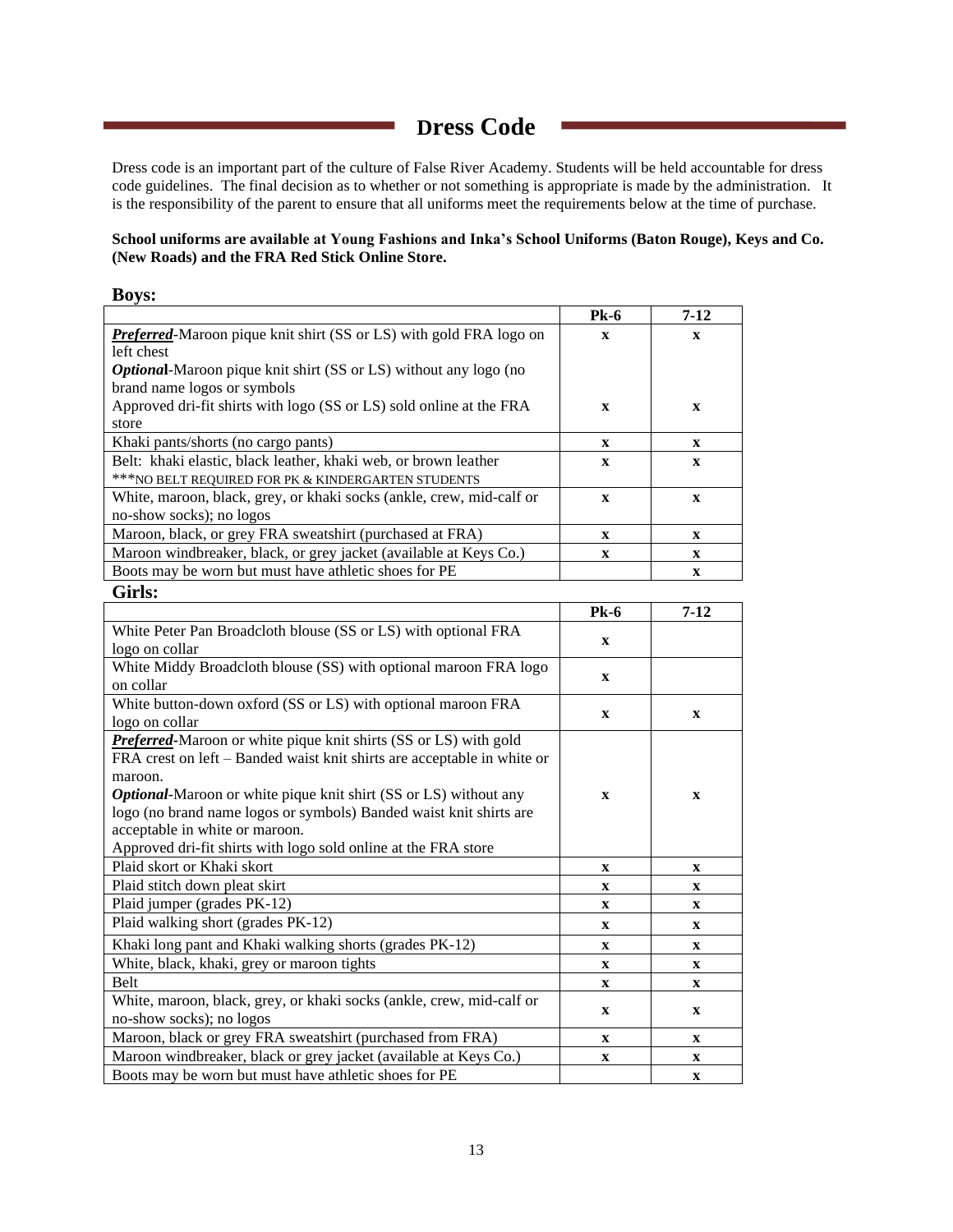**Other Guidelines:**

- **Student athletes may wear approved athletic outerwear only during the official sport semester EX. Football- Fall, Softball-Spring.**
- **Students may wear sweat or jogging pants on very cold days as announced. Temperatures should be below 35° F. Jogging pants must be in approved school colors (maroon, grey or black)**
- **All school apparel sold online at the FRA/Red Stick store is approved school apparel. The items listed under PE Uniforms are only for PE and not to be worn as school apparel.**
- The school has the right to consider any questionable clothing or jewelry as inappropriate.
- School clothes should be neat and clean, fit properly, and be properly mended at all times.
- Boys must be clean-shaven.
- Hairstyles should be neat and well kept. Hairstyles for boys such as shaven heads, shaving or carving into the hairline are not acceptable. Hair should be natural shades. The length of hair for boys should not cover the eyes in the front, must be above the nape of the neck and cannot be more than two inches above the head. Hairstyles for girls should be neat and appropriate also. Hair colors should be of natural shades. No shaved or carved eyebrows for boys or girls.
- No visible tattoos are allowed. Other than pierced ears for girls, no visible body piercing is allowed for boys or girls, including the tongue, nose, etc.
- Hats/caps/hoods/sunglasses should not be worn during school hours with the exception of athletes who wear hats/caps/hoods/sunglasses for their respective sport(s) during athletic PE 7<sup>th</sup> period. Head coverings of any type will not be allowed to be worn in the classroom, in the building or on campus grounds.
- The uniform jumper, skirt, skort or shorts must not be shorter than 3" above the knee. NIKE type athletic short shorts cannot be worn on campus during school hours.
- Boys and girls are to keep shirts tucked in at all times. Exception: Girls shirts with a waist band or a shirt worn over their jumpers.
- Khaki pants/shorts must be the darker khaki color. They **MUST** be Chaps, Dickies, or uniform pants which may be purchased at Keys and Co., Young Fashions or Inka's. Patch pockets, low rise, flare legs, tight legs, splits, rivets, and light khaki or any off color will not be accepted. Corduroy pants are not uniform pants. Designer label jeans or jeans of any kind are not uniform pants.
- Under shirts (if worn) must be white, grey, maroon, khaki, or black.
- Only other jackets allowed- FRA letter jackets
- FRA sweatshirts and jackets shall be worn over another school uniform shirt.
- Camouflage clothing is not allowed.

#### **HEADPHONES OR "BEATS**" **AND WIRELESS EARBUDS** ARE NOT ALLOWED ON CAMPUS – ONLY WIRED EARBUDS MAY BE USED AT SCHOOOL.

#### **Shoes**

Tennis, jogging, or Oxford shoes may be worn; laces should be completely laced and tied. No backless shoes, sandals, flip flops, Crocs, or other similar shoes can be worn.

#### **Physical Education Uniforms**

Mandatory for students in grades 7-12

Approved PE uniform or maroon shorts and gray t-shirts are required for P.E. P.E shorts must be no more than 3 inches above the knee.

Tennis shoes with regulation school socks.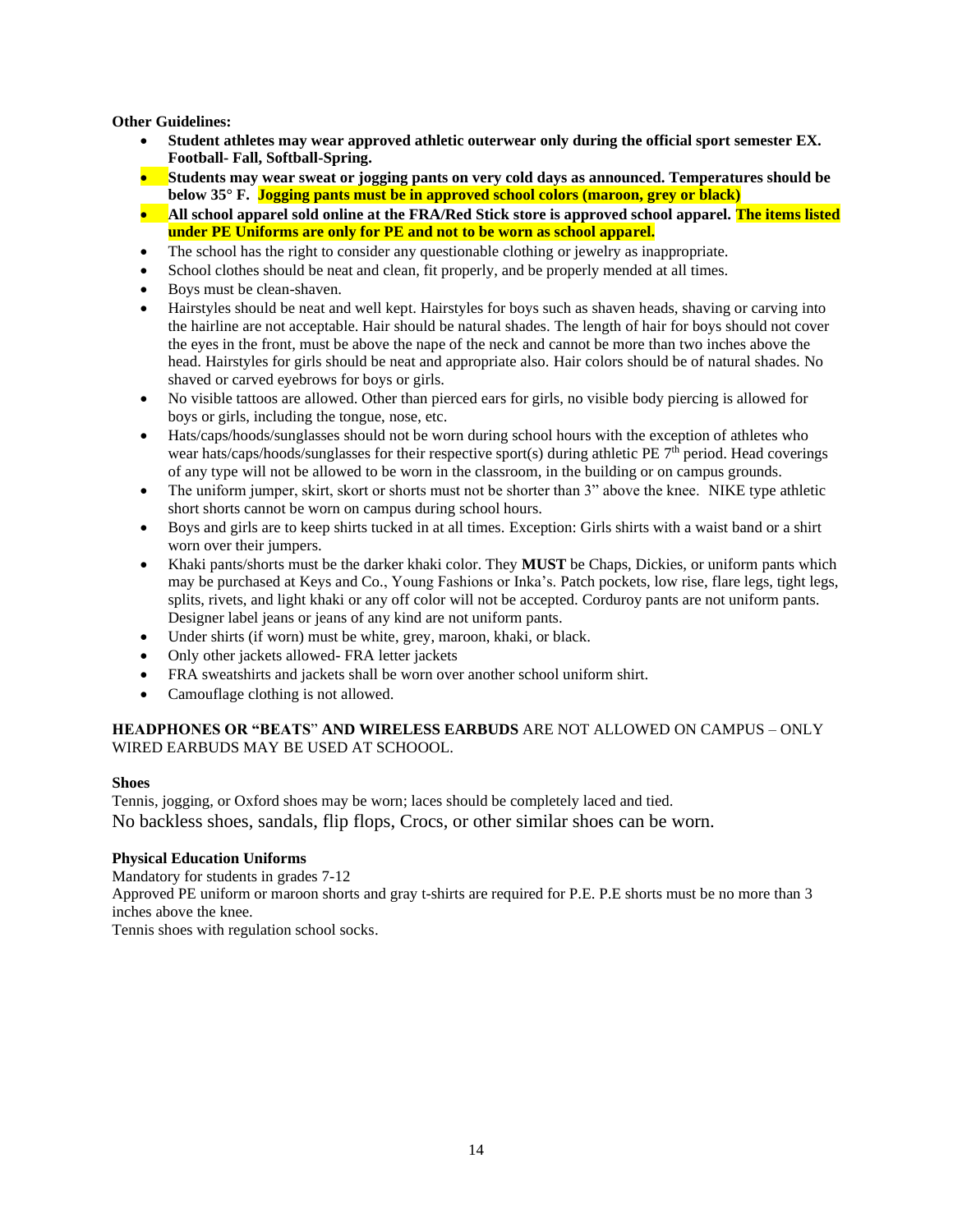# **Attendance**

Regular attendance is essential to the learning process. A student is considered to be in attendance when he or she is physically present at a school, participating in an authorized school activity, and is under the supervision of authorized personnel. Students are under the jurisdiction of the school from the time the student arrives at school until he/she leaves the campus in the afternoon. Bus students are under the jurisdiction of the school from the time he/she boards the bus until the student exits the bus in the afternoon. Students are under the jurisdiction of the school while attending ANY school-sponsored activity either at school or away from school. This applies to all athletic teams, organizations and clubs. **Students must be in attendance at school at least four or more periods in order to participate in any school activity that day.** The sponsoring teacher/coach is responsible to ensure compliance with this rule.

Half-Day Attendance: A student is considered to be in attendance for one-half day when he or she is physically present at a school site or is participating in an authorized school activity and is under the supervision of authorized personnel for more than 25 % but not more than half (26 %-50 %) of the student's instructional day.

Whole-Day Attendance: A student is considered to be in attendance for a whole day when he or she is physically present at a school site or is participating in an authorized school activity and is under the supervision of authorized personnel for more than 50 % (51 %-100 %) of the student's instructional day. *Absences whether EXCUSED OR UNEXCUSED shall be counted as an absence for reporting purposes to the Louisiana Department of Education." (Bulletin 741)*

In order to be eligible to receive grades, secondary students (grades 9-12) must be present a minimum of 80 days per semester. Elementary students (grades K-8) shall be in attendance a minimum of 160 days a school year. Exception to the attendance policy can be made only in the event of extended personal illness, verified by a physician's statement. Other extenuating circumstances include prior school system approved travel for education, death in the immediate family, natural catastrophe and/or other circumstances approved by the principal or his/her designee. Attendance recovery must be completed, if needed, to receive grades or to graduate.

#### **Calendar**

Each year, FRA will adopt a calendar for a minimum of 177 days. Seniors will finish school not more than 10 instructional days prior to the end of the regular school year.

#### **Excused Absences**

Upon returning to school, each student will be required to present a note from a parent or doctor stating the day or days the student was out and reasons for absences. **This note must be turned in on the day the student returns to school in order to have these days excused** and will be kept on file for documentation purposes. Note: Excessive notes for excused absences from parents will not be accepted.

A student is excused for the following reasons:

- 1. Personal, physical or emotional illness (including but not limited to hospital stay, recuperation from accident/illness/contagious disease)
- 2. Serious illness or death in the immediate family\*
- 3. Observance of religious holiday of the child's own faith.
- 4. Natural catastrophe or disaster
- 5. School approved travel for educational purposes
- 6. Other reasons as authorized by the principal.

\*Immediate family shall be defined as including parents, grandparents, brother, and sister (including those in the group who are step, half-blood or foster relations). *(Bulletin 741)*

#### **Check-Ins**

Students who arrive to school after 7:45AM are considered "Late to School" and must report to the high school office and present parent/physician documentation to receive an excused admit slip.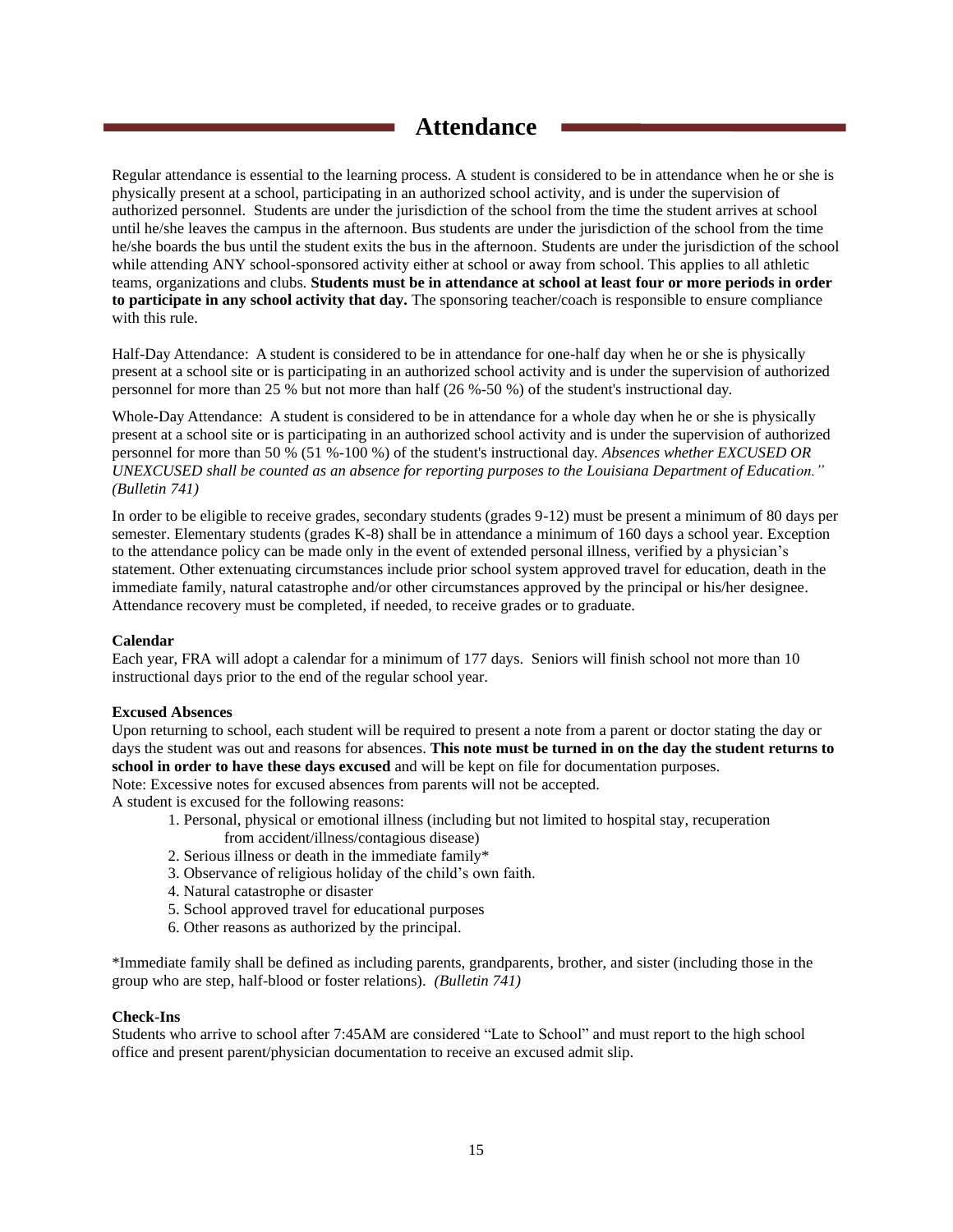For students in grades 7-12 with unexcused "Late to School":

1<sup>st</sup> Late to School- verbal warning

4<sup>th</sup> Late to School- morning detention with parent notification

8<sup>th</sup> Late to School- Saturday or Afternoon School with parent notification

12<sup>th</sup> Late to School- Out of School suspension

Tardies during the school day will be combined with Late to School days to determine disciplinary procedures.

Students in grades K-6, after the third Late to School per nine weeks, will receive a phone conference with the principal regarding Late to School status. If your child is Late to School, a parent MUST accompany the child into school and sign him or her into school. If your child has been to a physician, the parent must present the excuse at that time.

#### **Check-outs**

Students should make every effort to schedule dental and medical appointments after school hours. If a student will be checking out, the parent/guardian MUST send a letter of notification or Early Dismissal Form to the homeroom teacher or office the morning of the scheduled check out. In order for students in grades PreK-10<sup>th</sup> to check out with someone other than a parent or guardian, the check-out person's name must be on an approved check-out list in the office. The reason for early checkout will be evaluated by an administrator to determine if leaving early is excused or unexcused. Students must have a signed parent note or an email received by the high school office to check out early.

#### **Student Assignments and Absences**

Students who are absent may make up tests and/or assignments unless the absence is due to a suspension from school. Students with an excused absence will have three days to take a missed test or to complete missed assignments. To be graded, work must be made up before a grading period ends. The student must be proactive about meeting with the teacher to schedule make up tests and assignments. Long-term assignments (research papers, projects, writing journals, etc.) will only be accepted after the due date in extenuating circumstances and with prior permission from the teacher.

#### **Tardy Policy**

The definition of a tardy is a student who arrives after the bell rings for a class to begin. For disciplinary purposes Late to School will be combined with tardy to class.

For students in grades 7-12:

1<sup>st</sup> tardy- verbal warning 4<sup>th</sup> tardy- morning detention with parent notification

8<sup>th</sup> tardy- Saturday School with parent notification

12<sup>th</sup> tardy- Out of School suspension

#### **Cancellation of School**

Cancellation of school occurs during extraordinary circumstances such as extreme weather, equipment failure, or public crisis. The school board and administrators are aware of the hardship which can be caused by an abrupt cancellation. Therefore, school will not be canceled unless a significant safety risk has been created by unusual circumstances. In the event of severe weather conditions, check local news forecasts for information. The One Call automatic phone system is used to notify parents of an impending cancellation. In the unusual circumstance where school must be canceled during the school day, school personnel will remain at school until all students leave campus.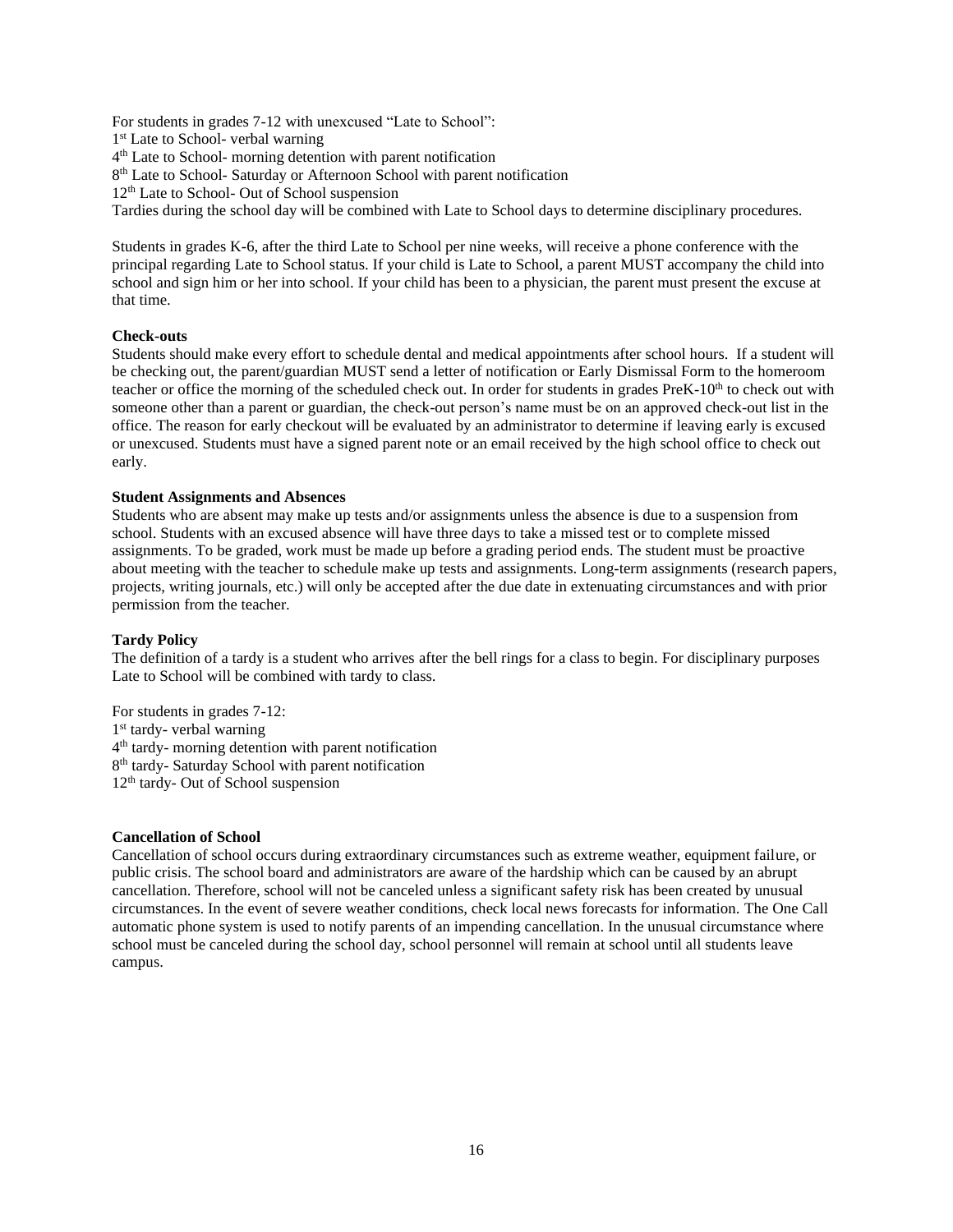# **Discipline and Behavior**

Discipline at FRA is based on the theory that students are capable of conducting themselves appropriately. Every student is expected to respect teachers, staff, other students, and property.

False River Academy students will be held to a high standard of behavior. High expectations will be the cornerstone of ensuring student achievement, safety, and academic productivity. Therefore, a three strikes behavior system will be enforced on All School Property and school-provided transportation. Below is a list of offenses and consequences that will be used. Students will be given three strikes before a long-term suspension, expulsion or dismissal from FRA will occur. Serious offenses described below as Category C, will constitute a long-term suspension, expulsion, or dismissal from FRA. Parents will be notified by phone or in writing of each strike their child receives. A student/ parent conference will be held whenever a student is to receive a short- or long-term suspension, expulsion or dismissal from FRA.

#### **Students are considered representatives of False River Academy at all school-sponsored events and are held to the same standards as during the school day.**

#### **LIST OF POSSIBLE DISCIPLINARY PROBLEMS INCLUDE, BUT ARE NOT LIMITED TO:**

#### **Major Infractions:**

#### **Category A - Automatic Long-term Suspension, Expulsion or Dismissal from FRA**

- Bringing, using or possession of inappropriate and / or dangerous objects
- Possesses weapons prohibited under federal law firearm or dangerous weapon
- Possession / shooting fireworks
- Uses/ possesses controlled dangerous substances
- Possession or distribution of illegal narcotics or drugs
- Possession or use of alcohol
- Terrorizing (making a bomb threat etc.)
- Disturbs the school/habitually violates school / class rules
- Instigates/participates in fights / assaults / Disturbing the Peace
- Instigation Discord/Fomentation
- Hitting or threatening students, faculty, or school personnel
- Defying / Disrespect with vulgarity, verbal and/or aggressive behavior directed at school personnel.
- Smoking/Possession of Tobacco, Cigarettes, E-Cigarettes, Cigars, Matches and/or Lighters
- Sexual Harassment/Molestation/Fondling/Indecent Exposure
- Inappropriate / illegal use of Technology
- Conduct / habits injurious to others
- Bullying or cyberbullying
- Is guilty of immoral or vicious practices

#### **Category B – Each Offense Constitutes One Strike**

- Willful disobedience
- Disturbance in classroom/campus
- Removal from class by an Administrator/Interference with Class-Campus Duties
- Leaving class or the administrative office without permission
- Leaves school or class without permission/Truancy
- Tampering with the Fire Alarm/ Fire Extinguisher
- Inappropriate display of affection
- Uses, writes, or draws obscene/profane language/pictures
- Treats authority/ other students with disrespect
- Defaces school property/vandalism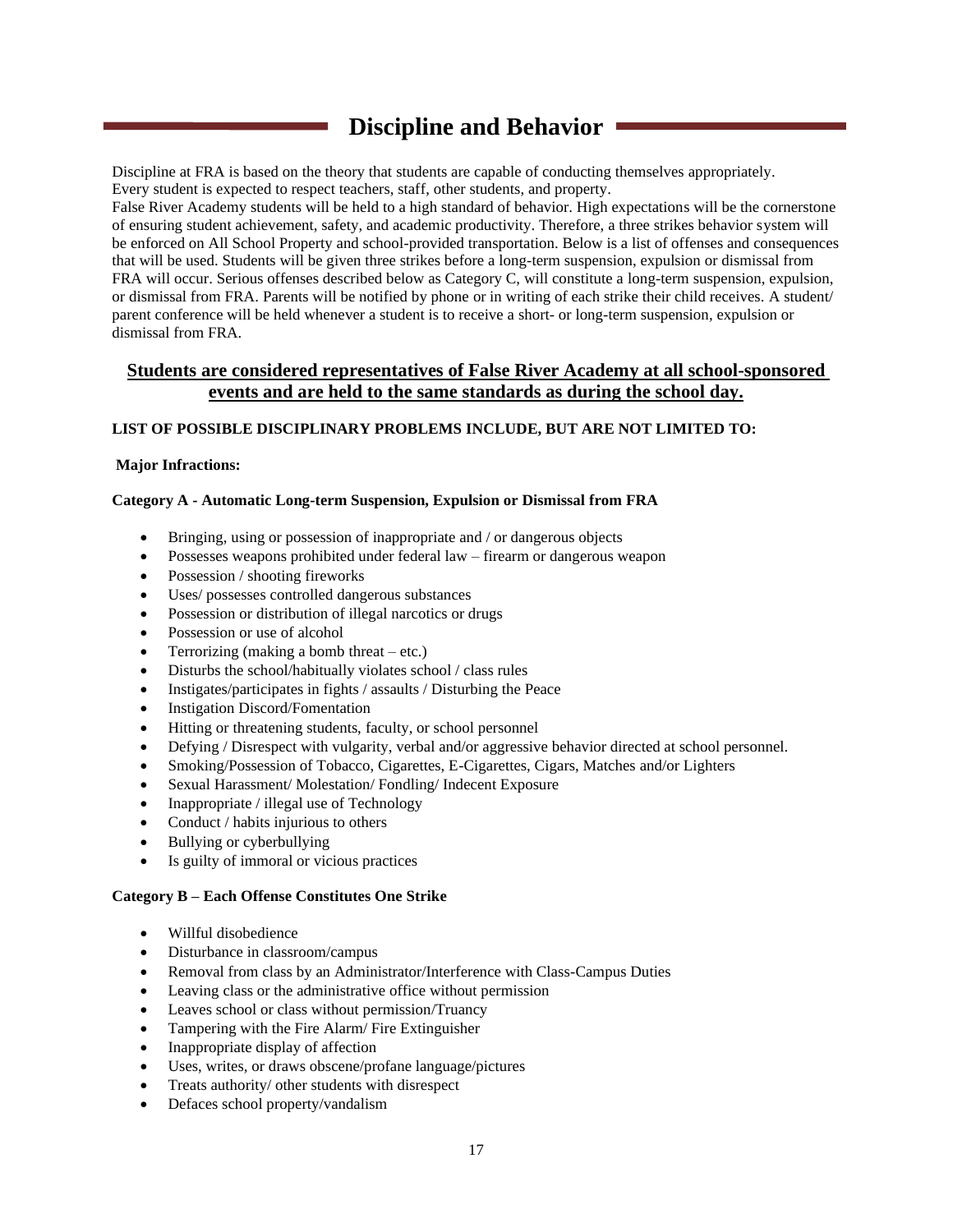- Violates traffic/safety regulations
- Is habitually tardy and/or absent
- Threatening students / faculty/ Intimidation of Another Student
- Cutting class/skipping school
- Possession of over the counter drugs without physician's orders
- Possession / use of electronic devices without direction of a teacher or staff member
- Guilty of stealing / Extortion
- Gambling Possession of Gambling Paraphernalia
- Dishonesty, forging a signature, cheating, plagiarism,
- Loitering on campus

#### **Three strikes will result in a short- or long-term suspension, expulsion, or dismissal from FRA**

#### **Minor Infractions:**

#### **Category A – Three Offenses Constitute One Strike**

- Failure to follow teacher's directions / classroom / school rules
- Littering
- Eating/drinking/gum chewing in the classroom
- Lack of instructional supplies and materials
- Failure to complete punish work / homework
- Failure to attend detention or in-school suspension
- Sleeping in class
- Hallway violation (yelling, screaming, running, etc.)
- Intentional dress code violation

#### **POSSIBLE CONSEQUENCES INCLUDE BUT ARE NOT LIMITED TO:**

#### **\*Recess detention will be used by teachers before students are referred to the office.**

#### **\*Parents will be contacted and a conference held with the student for all office referrals.**

- 1. Conference with student and/or parent
- 2. Suspension of driving privilege
- 3. Monetary fine
- 4. Detention before or after school, Saturday
- 5. Confiscation of property
- 6. Suspension
- 7. Expulsion
- 8. Dismissal from FRA

At False River Academy, we provide a range of responses to an offense rather than firm, unvarying, lockstep consequences. In this way, the principal, who must discipline a student, will consider the seriousness of the offense as well as the student's past behavior record. As offenses become more serious or more frequent, the punishment will become more severe.

In the case of suspension, students cannot make up work during the term of the suspension and are not permitted to attend or participate in athletic or extra-curricular activities. A student's grade for make-up work after a suspension is capped at 60. If the work is not made up within three days of a student's return from a suspension, zeros will be posted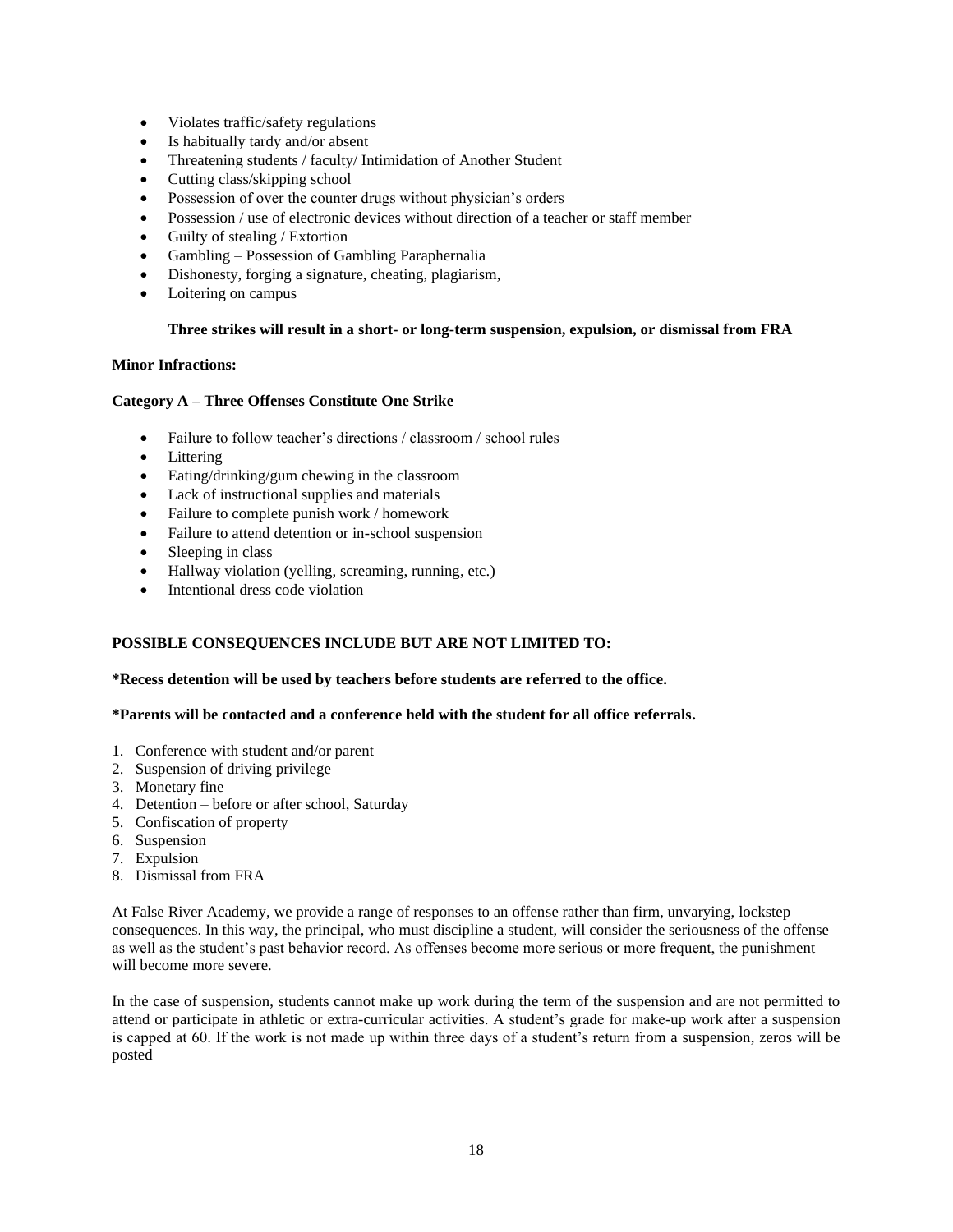#### **Jurisdiction Over Students**

False River Academy attempts to establish and maintain an outstanding educational environment for both students and faculty. Appropriate behavior is expected of all students at all times. Any student action or behavior (regardless of when or where performed) that reflects in a negative, immoral, or adverse manner on False River Academy, will fall within the jurisdiction of the school administration.

#### **Search Policy**

Lockers, backpacks, and book sacks are subject to random search by teachers, police, school administrators, or anyone designated by the school administrators at any time and individual lockers, backpacks, or book sacks may be searched for any suspicious circumstance. The school does not recognize any right of privacy, which a student may wish to claim with regard to their lockers, backpacks, or book sacks. Violation of policy may result in loss of property in question, suspension, expulsion, or other school-imposed penalty. Furthermore, the school will release any evidence of criminal activity to police.

#### **Alcoholic Beverages, Drugs, Fireworks, etc.**

No alcoholic beverages, drugs, indecent literature, or fireworks are to be brought to school, any school function, or any school-related activity. Students who violate federal, state, or local laws concerning the above items are subject to immediate dismissal from FRA.

The use, possession, sale or consumption of any amount, or being under the influence of any alcohol or drugs on the school campus or at school related functions is strictly prohibited. If a student is found to be in the possession of any drug paraphernalia, appropriate actions will be taken. Any violation of this regulation may result in suspension or expulsion. If a student is involved in a drug-related activity outside of school hours or school activities, the above policies may also apply.

#### **Weapons**

State Law R.S. 14:95.2 creates the crime of carrying a dangerous weapon by a student or non-student on school property, on a bus, at school sponsored functions, or in other designated zones. "The law provides that a dangerous instrumentality includes but is not limited to a firearm or other object, any gas, liquid, or other substance or other instrumentality, which in the manner used, is calculated or likely to produce death or great bodily harm. **A dangerous weapon includes a gun, knife, club, or similar device.** The law prohibits possession of such instrumentality within 1,000 feet of the school's property on a school bus, and at any school sponsored function in a specific designated area including but not limited to athletic competitions, dances, parties or any extra-curricular activities. Whoever is convicted of the crime of carrying a dangerous instrumentality, whether a student or a nonstudent, is subject to a maximum penalty of imprisonment at hard labor for not more than five (5) years. The law exempts from its provisions a federal, state, or local law enforcement officer or school official or employee acting during the direction of such a school official or employee. It also exempts participants in any legitimate firearm safety course or similar course of activity. The law mandates that a principal or school official notify the parents of any student who is detained or arrested for carrying a dangerous instrument, that the principal or school officials immediately report any detention of a student or other person for this reason and the seizure of any dangerous instrumentality to the appropriate law enforcement authority. Any principal or school official who fails to properly report the detention of any person or seizure any dangerous instrumentality to the appropriate law enforcement agency may be issued a misdemeanor summons and, upon conviction, fined not more than \$500.00 or sentenced to not more than 40 hours of community service, or both."

**Violation of the above will result in immediate expulsion from False River Academy.**

#### **Bullying and Cyber-bullying**

False River Academy is committed to maintaining a safe, orderly, civil, and positive learning environment so that no student feels threatened while in school or while participating in any school-related activities. Therefore, all actions of bullying or cyber-bullying committed on campus, at school-sponsored activities, on the school bus, at school bus stops, and en-route to from home to the bus stop and from the bus stop home shall not be tolerated. Even if made in a joking manner, these statements or actions threatening other students, school personnel, or school property shall be unacceptable. All students, teachers, and other school employees shall take responsible measures within the scope of their individual authority to prevent violations of this policy. Any teacher, administrator, or other school personnel who receives notice that a student has or may have been the victim of bullying or cyber-bullying shall be required to immediately report the alleged acts to an appropriate school district official.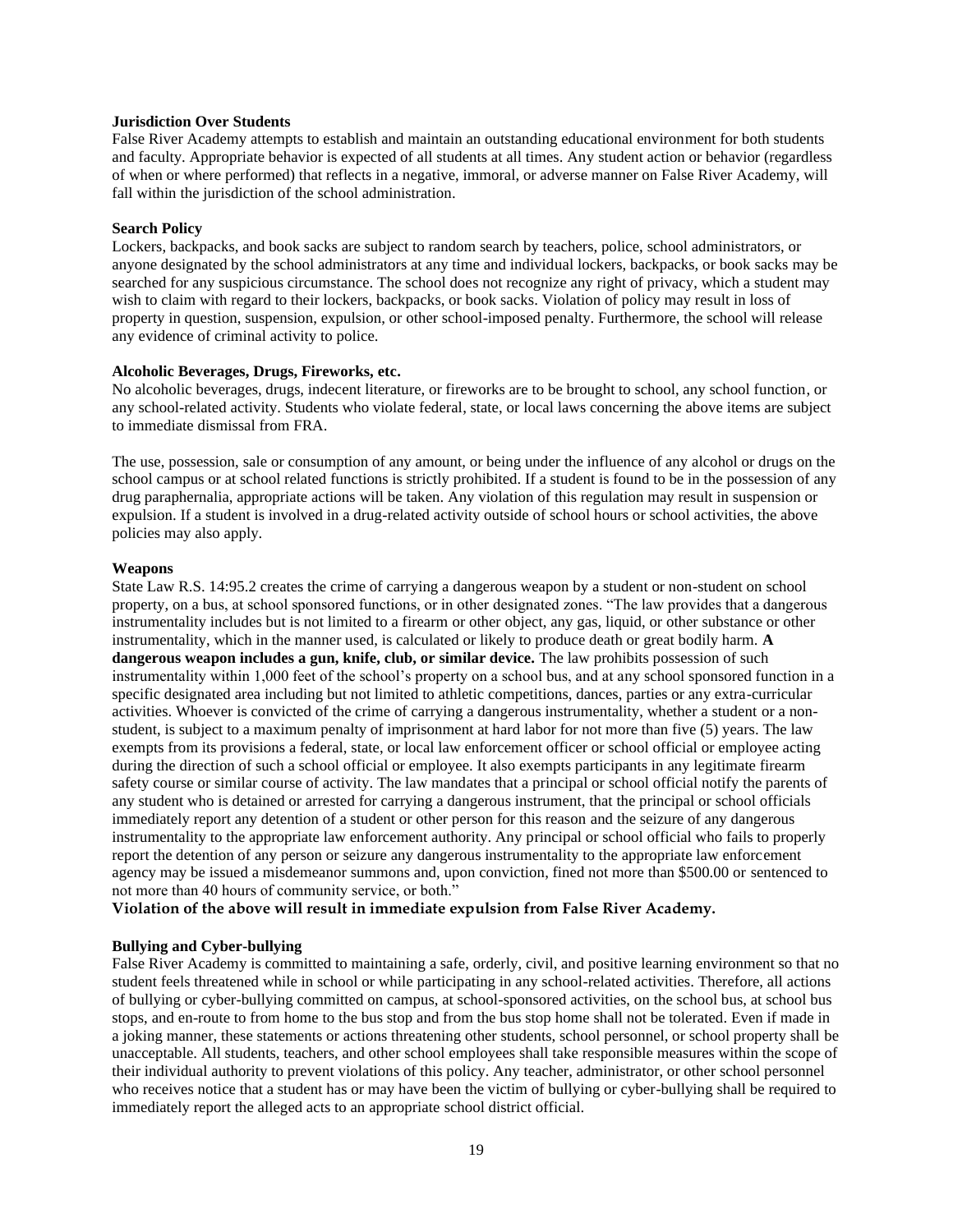\*Bullying shall mean any intentional gesture or written, verbal, or physical act that a reasonable person under the circumstances should know will have the effect of harming a student or damaging his/her property or placing a student in reasonable fear of harm to his/her life or person or damage to his/her property and is so severe, persistent, or pervasive that it creates an intimidating, threatening, or abusive educational environment for a student. \*Cyberbullying shall mean harassment, intimidation, or bullying of a student on school property by another student using a computer, mobile phone, or other interactive or digital technology or harassment, intimidation or bullying of a student while off school property by another student using any such means when the action or actions are intended to have an effect on the student when the student is on school property.

\*\*Please refer to LA Act 861, 2012.

# **Transportation**

FRA is not involved or responsible for any transportation or bus issues. Students should arrive at FRA before 7:45AM and dismissal is at 2:45PM. Students are not allowed to drive automobiles to school without special permission from the principal and parents. Teachers arrive at duty posts at 7:15am to supervise students. Please do not drop off students prior to this time.

#### **Busses**

Bus routes and stops are planned and established by the Pointe Coupee Parish School Board Transportation Department. Please use bus transportation if available to your area to minimize traffic on campus.

For the safety of students, appropriate bus behavior will be strictly enforced.

- 1. be completely seated facing the front of the bus
- 2. keep hands and feet to selves
- 3. talk in a low (normal) tone of voice

#### **Carpool**

All students driven to school by a guardian/parent must be dropped off and picked up ONLY in the car loading entrance. **\*\*\***Please make all carpool/bus arrangements before school. Changes in student transportation arrangements will NOT be taken over the phone.

#### **Off-Campus Activities**

For off-campus activities (including athletics of all types), students should ride the school bus or approved school vehicle. On the return trip, a student may ride with their parent after being checked out through the appropriate coach or sponsor.

#### **Parking and Driving**

Upon arrival at school, students are to leave vehicles and enter the main campus area. There is to be no sitting or standing around cars. Students may not return to their vehicles until dismissal. Students must register their vehicles in the office. Failure to comply with all school rules regarding operation of a vehicle may result in temporary or permanent suspension of the driving privilege. Students must park in areas reserved for student parking. It is recommended that students lock vehicles parked on campus.

Act 732 of the 2003 Legislative Session provides for the suspension of driving privileges of a student who is expelled or suspended from school for ten or more consecutive school days for committing certain infractions or who withdraws from school under certain circumstances. The infractions are as follows: **the sale or possession of drugs, alcohol, or any other illegal substance, the possession of a firearm, or an infraction involving assault or battery on a member of the school faculty or staff.**

In accordance with R.S. 17:416.1 (D), the principal at a public or private school must notify the Department of Public Safety and Corrections, Office of Motor Vehicles, of any student between the ages of fourteen and eighteen who has been subjected to a disciplinary action as defined in this statute, so that we may process the request for suspensive action in accordance with R.S. 32:431. The suspension will not exceed the student's eighteenth birthday. The student may appeal this process, and they may request a hardship license.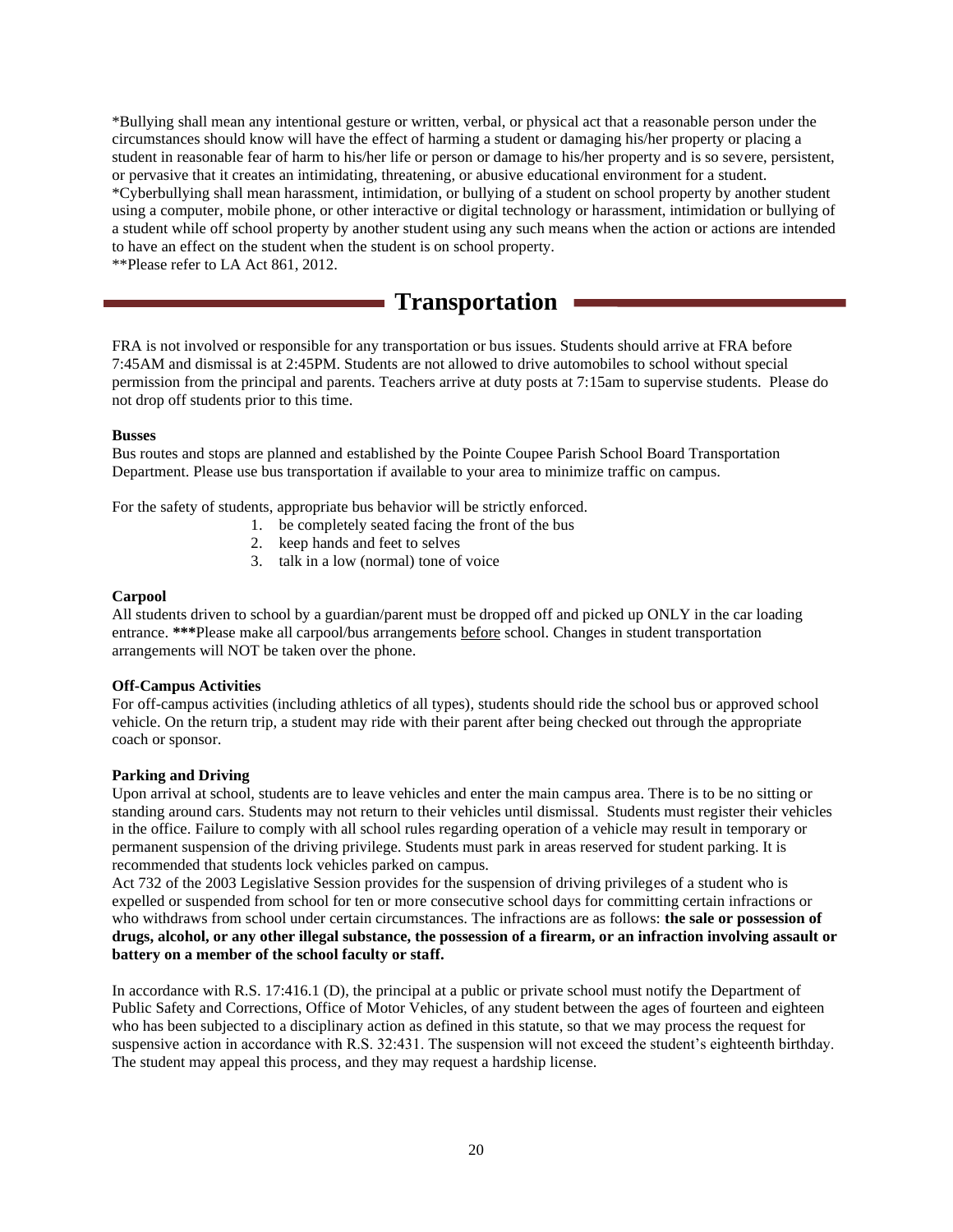#### **Automobile Search Policy**

Any vehicle on school campus is deemed to consent to complete search of the automobile, with or without cause, by school officials or police. If any person in the vehicle other than the driver is the current custodian of the vehicle, consent to search is deemed by the custodian also. The area of search will include the entire passenger compartment, engine compartment, trunk, and all containers therein, locked or unlocked, and the undercarriage.

## **Technology**

Cell phones or any electronic devices **cannot be used** on the school grounds between the hours of 7:43a.m. through dismissal time nor on school buses unless approved by the driver.

- 1. Cell phones/devices will be allowed on school campus for students in grades 5-12. However, phones/devices must be turned off at all times. Students must receive authorization from a school administrator before they will be allowed to use their cell phone/device during school hours. If a cell phone/device disrupts instruction in anyway, disciplinary actions will ensue.
- **2. At no time should any student record video/audio footage or photograph during school and school sponsored activities.**
- **3. Cell phones are NOT allowed on campus for students in grades Pre-K3- 4. If found with a cell phone, the phone will be confiscated and returned ONLY to a parent.**

A student in grades 5-12 may have in their possession certain electronic equipment (cellular phones, radio, tape player/recorder, gaming devices, video camera, beepers, MP3 players, IPODS, walkman type devices, etc.). The use, operation, or visual display\* of any of these devices will result in the consequences listed below.

| 1 <sup>st</sup> Offense | The device will be confiscated for one day and the parent will be notified to come to the<br>school to pick up the device.                                                                                        |
|-------------------------|-------------------------------------------------------------------------------------------------------------------------------------------------------------------------------------------------------------------|
| $2nd$ Offense           | The device will be confiscated and not returned for three days and the parent will<br>be notified to come to school to collect the device.                                                                        |
| 3 <sup>rd</sup> Offense | The device will be confiscated and not returned for seven days, the parent will be notified<br>to come to school to collect the device and the student will receive a one day out-of-<br>school suspension (OSS). |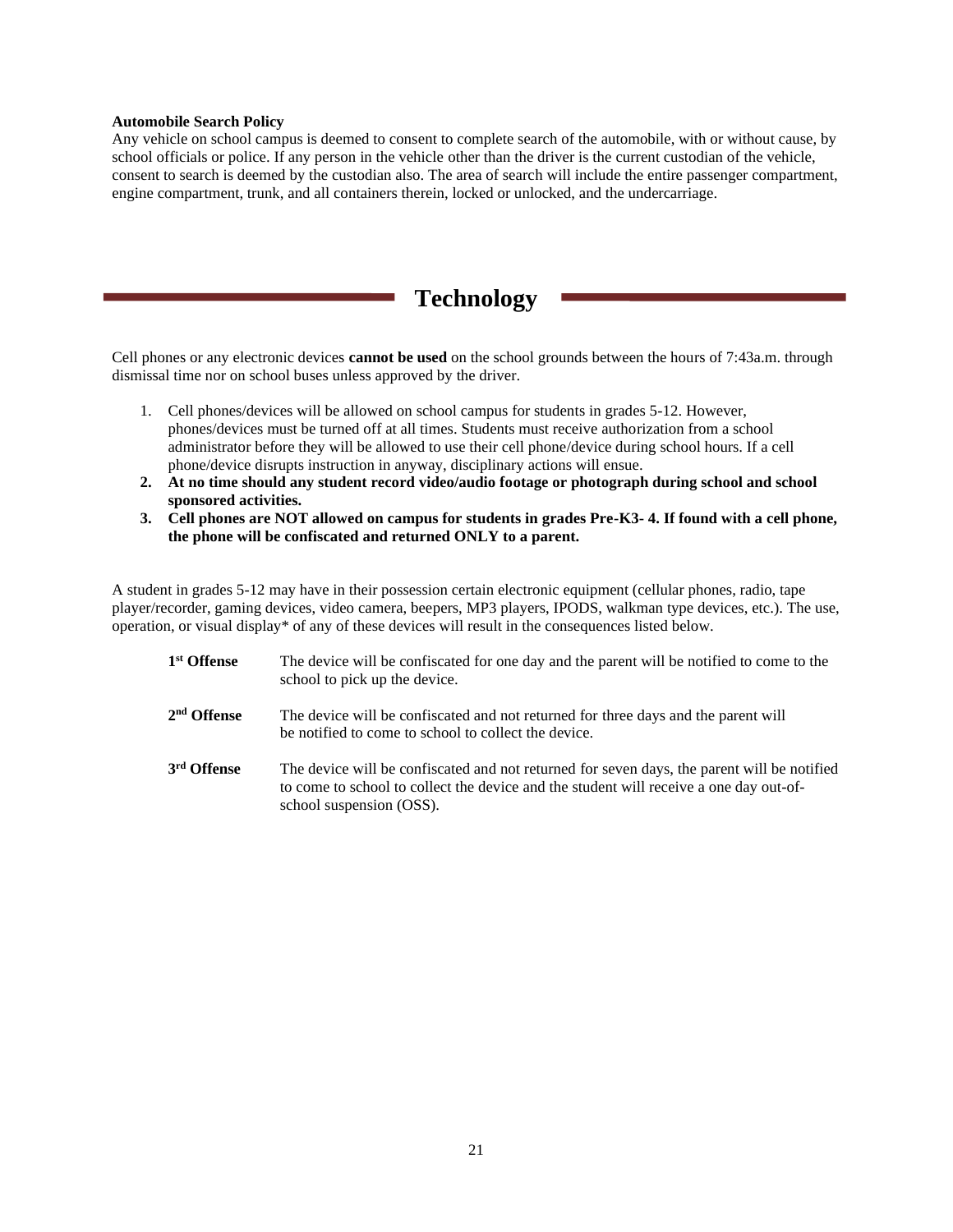#### **False River Academy Student Acceptable Use and Safety Policy-Agreement for Internet and other Electronic Resources**

False River Academy recognizes the value of computer and other electronic resources to improve student learning and enhance the administration and operation of its school. To this end, School Administration and the board of directors encourage the responsible use of computers, computer networks, electronic devices, including the Internet, and other electronic resources in support of the mission and goals of False River Academy.

#### *False River Academy Rights and Responsibilities*

It is the policy of the False River Academy to maintain an environment that promotes ethical and responsible conduct in all online network activities by staff and students. It shall be a violation of this policy for any employee, student, or other individual to engage in any activity that does not conform to the established purpose, and general rules and policies of the network. Within this general policy, False River Academy recognizes its legal and ethical obligation to protect the well-being of students in its charge. To this end, False River Academy retains the following rights and recognizes the following obligations:

- 1. To log network use and to monitor fileserver space utilization by users and assume no responsibility or liability for files deleted due to violation of fileserver space allotments.
- 2. To remove a user account on the network.
- 3. To monitor the use of online activities. This may include real-time monitoring of network activity and/or maintaining a log of Internet activity for later review.
- 4. To provide internal and external controls as appropriate and feasible. Such controls shall include the right to determine who will have access to school-owned equipment and, specifically, to exclude those who do not abide by the school's acceptable use policy or other policies governing the use of school facilities, equipment, and materials. False River Academy reserves the right to restrict online destinations through software or other means.
- 5. To provide guidelines and make reasonable efforts to train staff and students in acceptable use and policies governing online communications.

#### *User Responsibilities*

1. Use of the electronic media provided by False River Academy is a privilege that offers information and resources for research and educational purposes. Where it is available, this resource is offered to staff, and students. In order to maintain the privilege, users agree to learn and comply with all of the provisions of this policy.

#### *Acceptable Use*

- 1. All use of the Internet must be in support of educational and research objectives consistent with the mission and objectives of False River Academy.
- 2. Proper codes of conduct in electronic communication must be used. When using e-mail, extreme caution must always be taken in revealing any information of a personal nature. Network accounts are to be used only by the authorized owner of the account for the authorized purpose.
- 3. All communications and information accessible via the network should be assumed to be private property.
- 4. Subscriptions to mailing lists should be reported to the system administrator. Prior approval for such subscriptions is required for students and staff.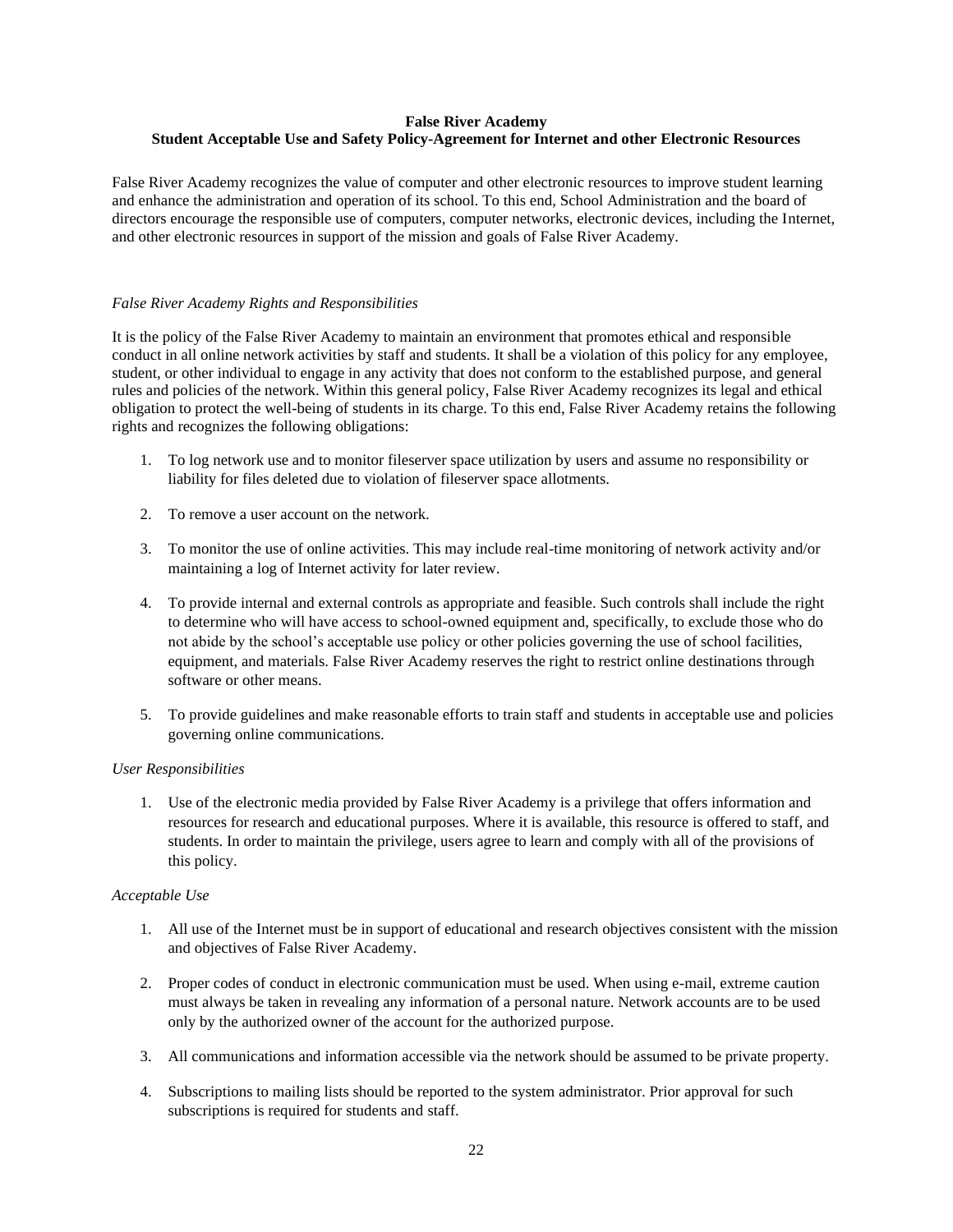- 5. Mailing list subscriptions will be monitored and maintained, and files will be deleted from the personal mail directories to avoid excessive use of fileserver hard-disk space.
- 6. Exhibit exemplary behavior on the network as a representative of your school and community.
- 7. False River Academy can make determinations on whether specific uses of the network are consistent with the acceptable use practice.

#### *Unacceptable Use*

- 1. Giving out personal information as a school representative about another person without their consent, including home address and phone number, is strictly prohibited.
- 2. Any use of the network for commercial or for-profit purposes is prohibited.
- 3. Excessive use of the network for personal business shall be cause for disciplinary action.
- 4. Any use of the network for product advertisement or political lobbying is prohibited.
- 5. Users shall not intentionally seek information on, obtain copies of, or modify files, other data, or passwords belonging to other users, or misrepresent other users on the network.
- 6. No use of the network shall serve to disrupt the use of the network by others. Hardware and/or software shall not be destroyed, modified, or abused in any way.
- 7. Malicious use of the network to develop programs that harass other users or infiltrate a computer or computing system and/or damage the software components of a computer or computing system is prohibited.
- 8. Hate mail, chain letters, harassment, discriminatory remarks, and other antisocial behaviors are prohibited on the network.
- 9. The unauthorized installation of any software, including shareware and freeware, for use on school computers is prohibited.
- 10. Use of the network to access or process pornographic material, inappropriate text files (as determined by the system administrator or building administrator), or files dangerous to the integrity of the local area network is prohibited.
- 11. The False River Academy network may not be used for downloading entertainment software or other files not related to the mission and objectives of the school for transfer to a user's home computer, personal computer, or other media. This prohibition pertains to freeware, shareware, copyrighted commercial and non-commercial software, and all other forms of software and files not directly related to the instructional and administrative purposes of the school.
- 12. Downloading, copying, otherwise duplicating, and/or distributing copyrighted materials without the specific written permission of the copyright owner is prohibited, except that duplication and/or distribution of materials for educational purposes is permitted when such duplication and/or distribution would fall within the Fair Use Doctrine of the United States Copyright Law (Title 17, USC).
- 13. Use of the network for any unlawful purpose is prohibited.
- 14. Use of profanity, obscenity, racist terms, or other language that may be offensive to another user is prohibited.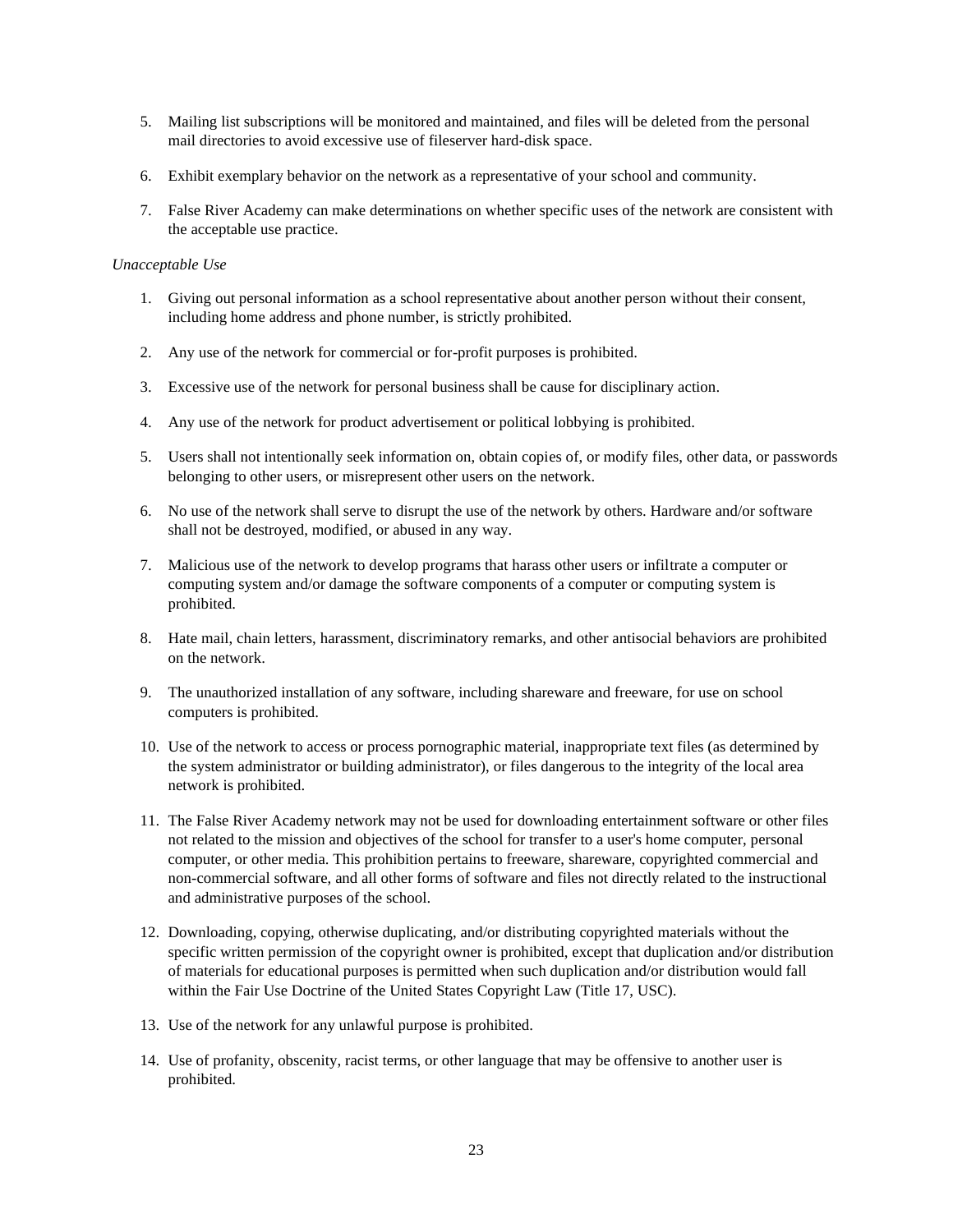- 15. Game playing through use of the school network or school devices is prohibited unless specifically authorized by a teacher for instructional purposes.
- 16. Establishing network or Internet connections to live communications, including voice and/or video (relay chat), is prohibited unless specifically authorized by the system administrator.
- 17. Faculty and students using the school network to access venues of social media, such as Facebook, Twitter, etc., for personal use is prohibited and shall result in disciplinary action.

#### *Disclaimer*

- 1. False River Academy cannot be held accountable for the information that is retrieved via the network.
- 2. Pursuant to the Electronic Communications Privacy Act of 1986 (18 USC 2510 et seq.), notice is hereby given that there are no facilities provided by this system for sending or receiving private or confidential electronic communications. System administrators have access to all mail and will monitor messages. Messages relating to or in support of illegal activities will be reported to the appropriate authorities.
- 3. False River Academy will not be responsible for any damages you may suffer, including loss of data resulting from delays, non-deliveries, or service interruptions caused by our own negligence or your errors or omissions. Use of any information obtained is at your own risk.
- 4. False River Academy makes no warranties (expressed or implied) with respect to:
	- o the content of any advice or information received by a user, or any costs or charges incurred as a result of seeing or accepting any information; and
	- o any costs, liability, or damages caused by the way the user chooses to use his or her access to the network.
- 5. False River Academy reserves the right to change its policies and rules at any time.

#### *Cell Phone Usage*

- 1. Cell phones will be allowed on school campus for students in grades 5-12. However, phones must be turned off at all times. Students must receive authorization from a school administrator before they will be allowed to use their cell phone during school hours. If a cell phone disrupts instruction in anyway, disciplinary actions will ensue.
- 2. Cell phones are NOT allowed on campus for students in grades Pre-K3- 4. If found with a cell phone, the phone will be confiscated and returned ONLY to a parent.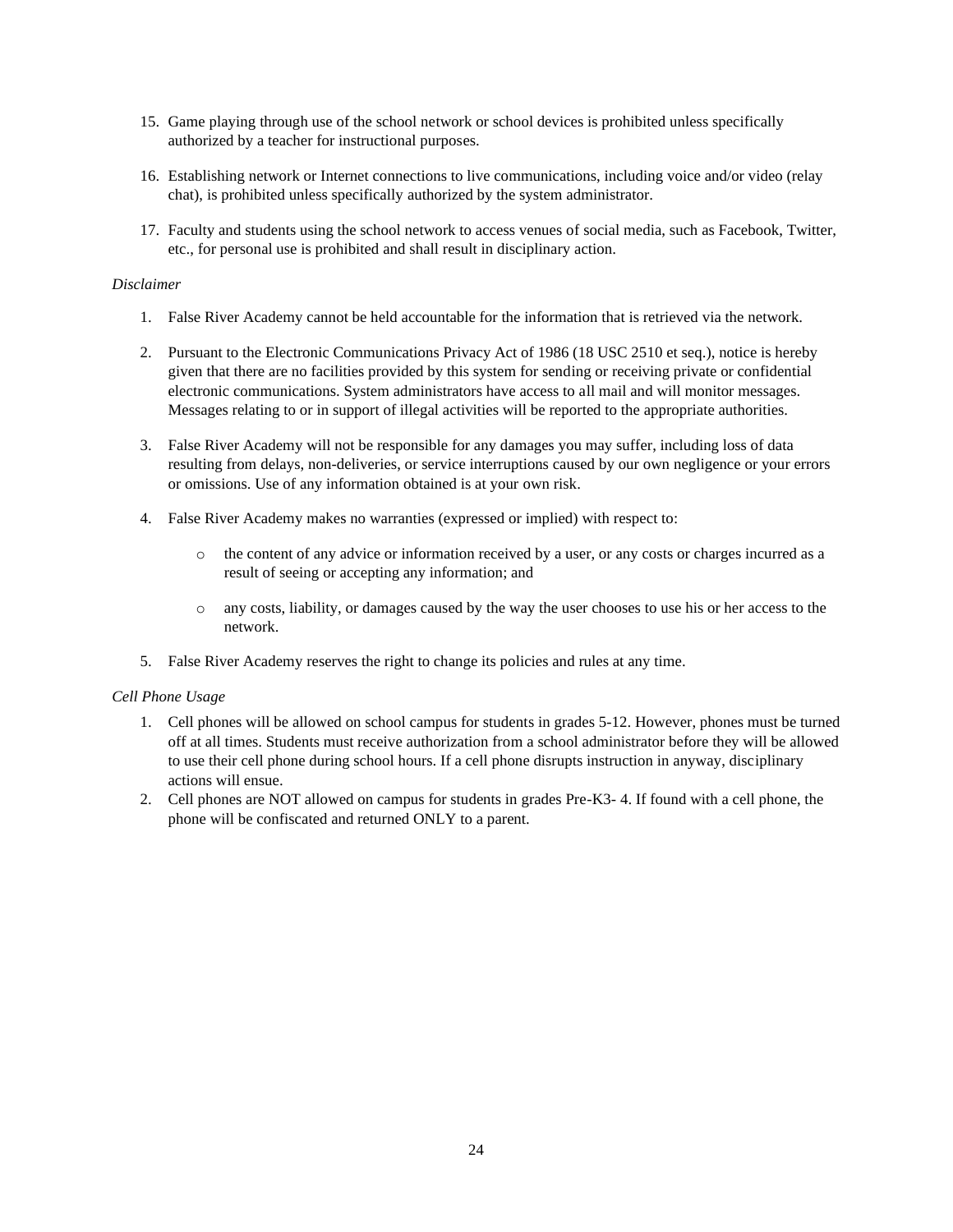#### **Student Acceptable Use and Safety Policy-Agreement for Internet and other Electronic Resources**

After reading the Student Acceptable Use and Safety Policy-Agreement for Internet and other Electronic Resources policy of False River Academy, fill out the contract completely and legibly. The signature of a parent or guardian on the Parent Contract is required. Please return a contract to your homeroom teacher.

#### *Student User Agreement (to be signed by all student users)*

I have read, understand, and will abide by the above Student Acceptable Use and Safety Policy-Agreement for Internet and other Electronic Resources when using any personal device or computer and other electronic resources owned, leased, or operated by the False River Academy. I further understand that any violation of the regulations above is unethical and may constitute a criminal offense. Should I commit any violation, my access privileges may be revoked, school disciplinary action may be taken, and/or appropriate legal action may be initiated.

User Name (please print)

\_\_\_\_\_\_\_\_\_\_\_\_\_\_\_\_\_\_\_\_\_\_\_\_\_\_\_\_\_\_\_\_\_

User Signature Date

*Parent Agreement (to be signed by parents of all student users under the age of eighteen)* 

\_\_\_\_\_\_\_\_\_\_\_\_\_\_\_\_\_\_\_\_\_\_\_\_\_\_\_\_\_\_\_\_\_\_ \_\_\_\_\_\_\_\_\_\_\_\_\_\_\_\_\_

\_\_\_\_\_\_\_\_\_\_\_\_\_\_\_\_\_\_\_\_\_\_\_\_\_\_\_\_\_\_\_\_\_\_\_ \_\_\_\_\_\_\_\_\_\_\_\_\_\_\_\_\_\_\_

As parent or guardian of [please print name of student] \_\_\_\_\_\_\_\_\_\_\_\_\_\_\_\_\_\_\_\_\_\_\_, I have read the Student Acceptable Use and Safety Policy-Agreement for Internet and other Electronic Resources. I understand that this access is designed for educational purposes. False River Academy has taken reasonable steps to control access to the Internet, but cannot guarantee that all controversial information will be inaccessible to student users. I agree that I will not hold False River Academy responsible for materials acquired on the network. Further, I accept full responsibility for supervision if and when my child's use is not in a school setting. I hereby give permission for my child to use network resources, including the Internet, which are available through False River Academy for educational purposes.

Parent Name (please print)

\_\_\_\_\_\_\_\_\_\_\_\_\_\_\_\_\_\_\_\_\_\_\_\_\_\_\_\_\_\_\_\_\_\_

Parent Signature Date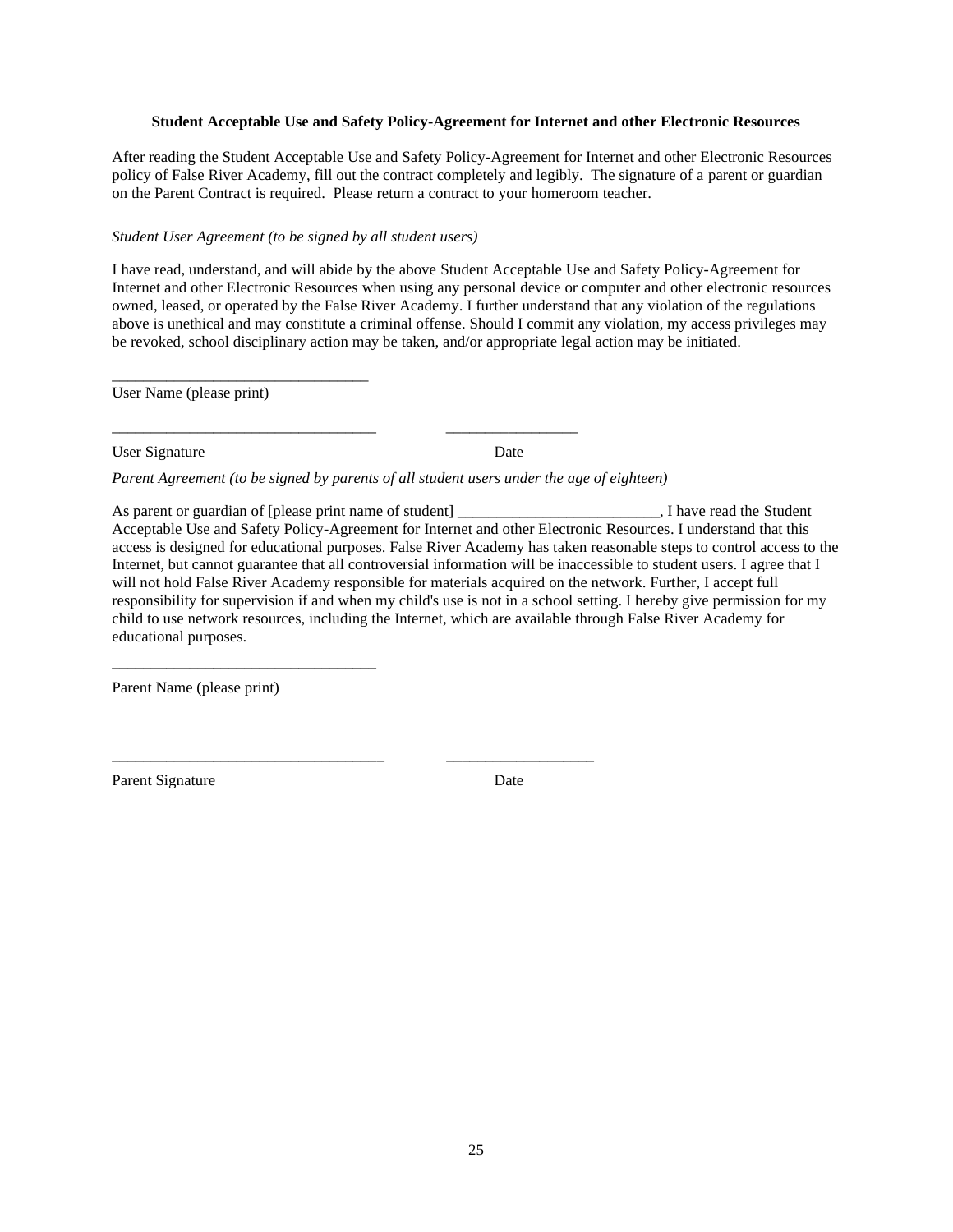#### **FALSE RIVER ACADEMY HANDBOOK**

Parents and students must sign in the appropriate space below acknowledging that they have read and agree to follow the rules and regulations in this handbook.

\_\_\_\_\_\_\_\_\_\_\_\_\_\_\_\_\_\_\_\_\_\_\_\_\_\_\_\_\_\_\_\_\_\_\_\_\_\_\_\_ \_\_\_\_\_\_\_\_\_\_\_\_\_\_\_\_\_\_\_\_\_\_\_\_\_\_\_\_\_\_\_\_\_\_\_\_\_\_\_\_

\_\_\_\_\_\_\_\_\_\_\_\_\_\_\_\_\_\_\_\_\_\_\_\_\_\_\_\_\_\_\_\_\_\_\_\_\_\_\_\_ \_\_\_\_\_\_\_\_\_\_\_\_\_\_\_\_\_\_\_\_\_\_\_\_\_\_\_\_\_\_\_\_\_\_\_\_\_\_\_\_

Student Name Parent Name

Student Signature/Date Parent Signature/Date

THIS FORM MUST BE RETURNED TO THE HOMEROOM TEACHER.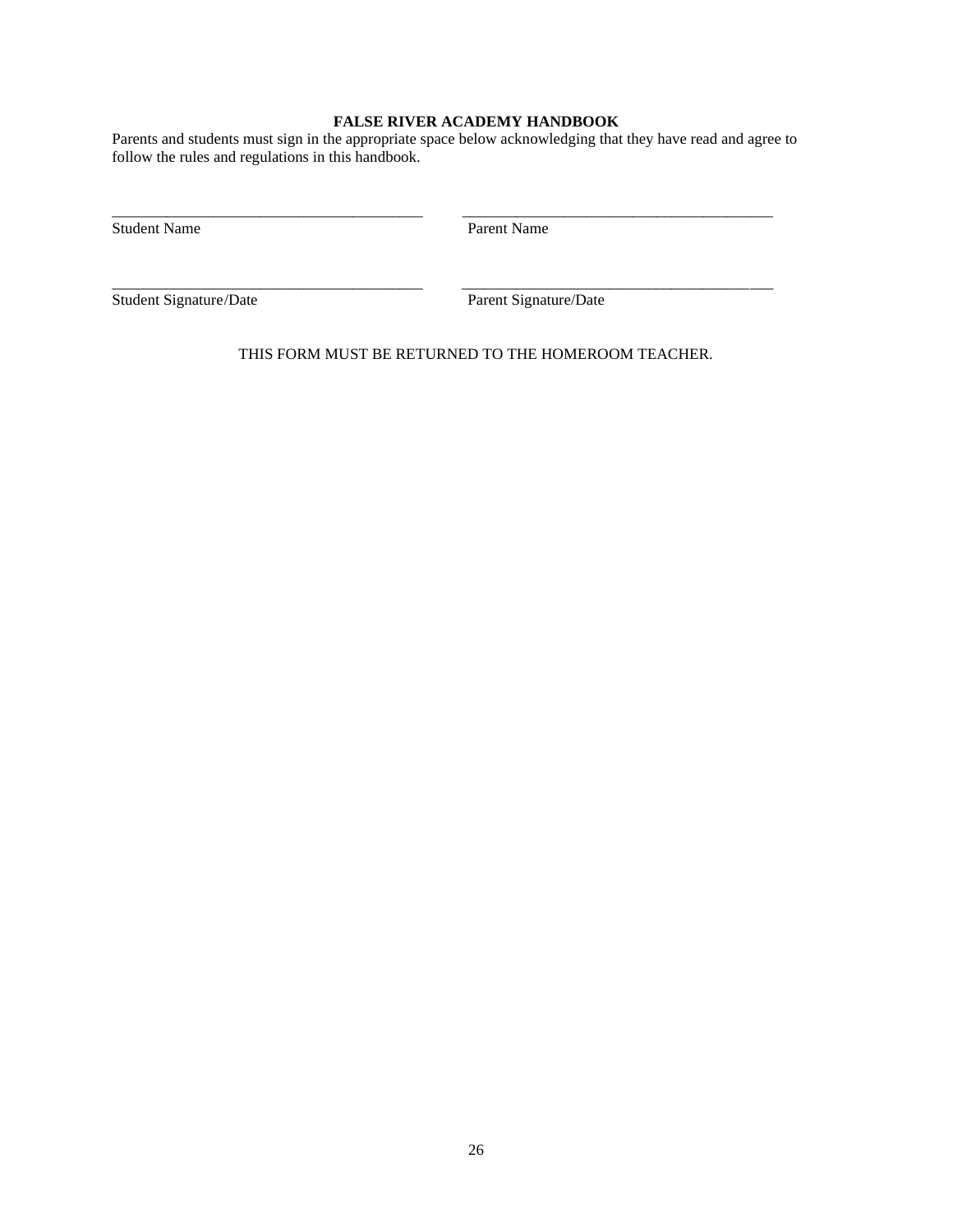### **Appendix A**

### **Bell Schedule 2021-2022**

### **High School Daily Schedule**

| Period              | Time           | Duration   |
|---------------------|----------------|------------|
| <b>First Bell</b>   | 7:43           |            |
| Homeroom            | $7:45 - 7:55$  | 10 minutes |
| 1 <sup>st</sup>     | $7:57-8:49$    | 52 minutes |
| 2 <sup>nd</sup>     | $8:51-9:43$    | 52 minutes |
| Recess              | $9:43-9:53$    | 10 minutes |
| 3 <sup>rd</sup>     | $9:55 - 10:47$ | 52 minutes |
| 4 <sup>th</sup>     | 10:49-11:41    | 52 minutes |
| $\overline{5^{th}}$ | 11:43-12:35    | 52 minutes |
| Lunch $9-12$        | $12:35-1:00$   | 25 minutes |
| 6 <sup>th</sup>     | $1:02 - 1:54$  | 52 minutes |
| 7 <sup>th</sup>     | $1:56-2:45$    | 49 minutes |

#### **High School Activity Schedule**

| Period                     | Time          | Duration   |
|----------------------------|---------------|------------|
| <b>First Bell</b>          | 7:43          |            |
| Homeroom                   | $7:45 - 7:55$ | 10 minutes |
| 1 <sup>st</sup>            | $7:57-8:44$   | 47 minutes |
| 2 <sup>nd</sup>            | 8:46-10:08    | 82 minutes |
| Activity/Clubs             | $9:33-10:08$  | 35 minutes |
| Recess                     | 10:08-10:18   | 10 minutes |
| $3^{\overline{\text{rd}}}$ | 10:20-11:07   | 47 minutes |
| 4 <sup>th</sup>            | 11:09-11:56   | 47 minutes |
| 5 <sup>th</sup>            | 11:58-12:45   | 47 minutes |
| Lunch                      | $12:45-1:10$  | 25 minutes |
| 6 <sup>th</sup>            | $1:12-1:59$   | 47 minutes |
| 7 <sup>th</sup>            | $2:01 - 2:45$ | 44 minutes |

#### **High School 12:25 Dismissal Schedule**

| Period            | Time          | Duration   |
|-------------------|---------------|------------|
| <b>First Bell</b> | 7:43          |            |
| Homeroom          | $7:45 - 7:52$ | 7 minutes  |
| 1 <sup>st</sup>   | 7:54-8:31     | 37 minutes |
| 2 <sup>nd</sup>   | 8:33-9:10     | 37 minutes |
| Recess            | 9:10-9:19     | 9 minutes  |
| 3 <sup>rd</sup>   | $9:21-9:58$   | 37 minutes |
| 4 <sup>th</sup>   | 10:00-10:37   | 37 minutes |
| 5 <sup>th</sup>   | 10:39-11:21   | 37 minutes |
| 6 <sup>th</sup>   | 11:23-12:00   | 37 minutes |
| Lunch $(7-12)$    | 12:00-12:25   | 25 minutes |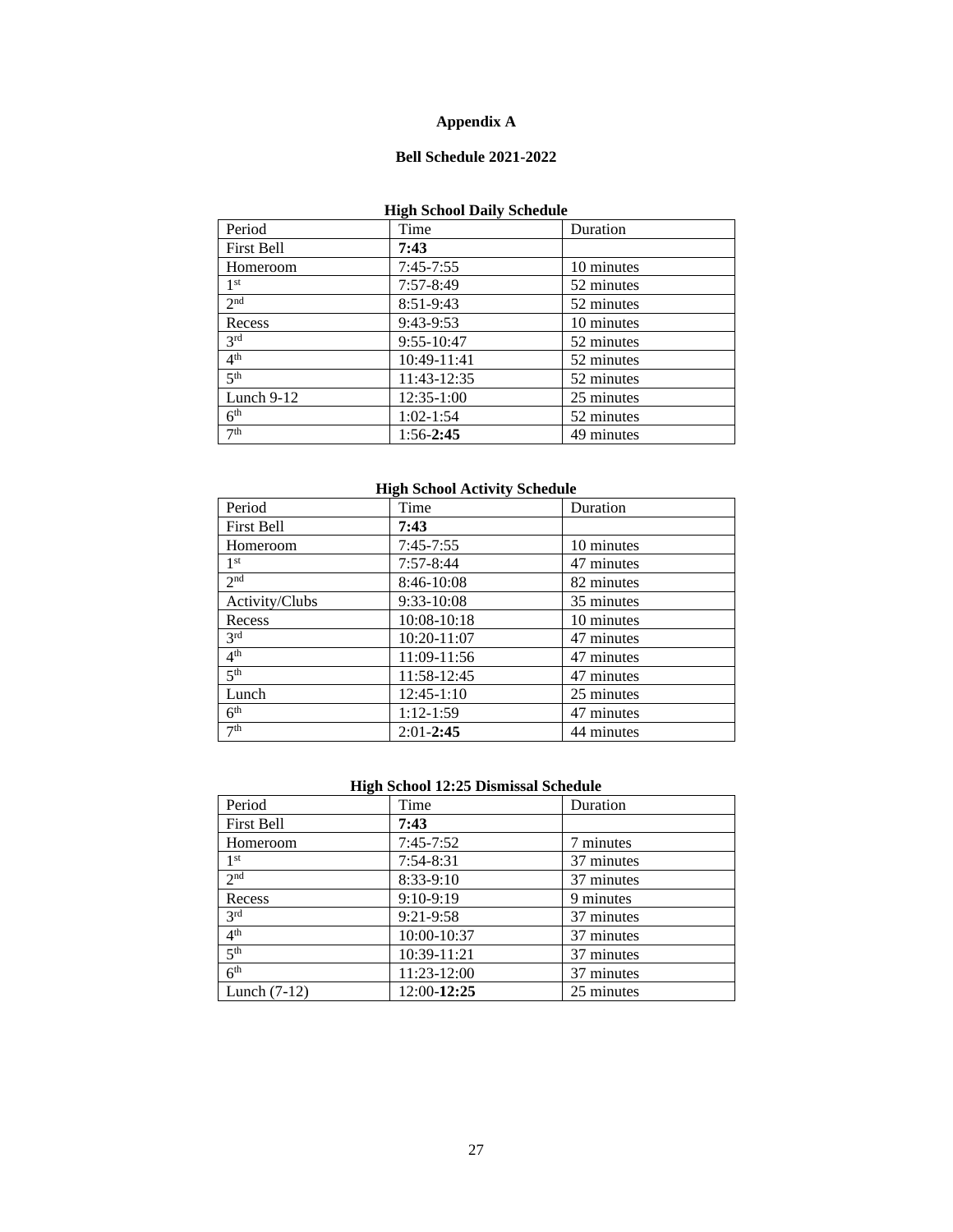#### **Appendix B**

An **Integrated Pest Management** (IPM) approach for controlling insects, rodents and weeds is used at False River Academy. Our IPM approach focuses on making the school building and grounds an unfavorable habitat for these pests by removing food and water sources and eliminating their hiding and breeding places. We accomplish this through routine cleaning and maintenance. We routinely monitor the school building and grounds to detect any pests that are present. The pest monitoring team consists of our building maintenance, office, and teaching staff and includes our students. Pest sightings are reported to our IPM coordinator who evaluates the "pest problem" and determines the appropriate pest management techniques to address the problem. The techniques can include increased sanitation, modifying storage practices, sealing entry points, physically removing the pest, etc.

We only use pesticides that are registered by appropriate regulatory agencies of state and federal government for the use intended. Applications will be made only when necessary to eliminate a pest problem; and only when unauthorized persons do not have access to the area(s) being treated. These areas will be secured against access as necessary for the period specified (REI) and taking into account all precautions found on the pesticide product label.

We will provide notice of specific pesticide use to any school staff, student or parent who requests this notification. You can request this notification by contacting the main office at False River Academy (225.638.3783) and providing your name, address and daytime phone number. You can make this request at any time during the school year. We will provide notice either in writing or by phone at least 48 hours prior to the application, if possible. Notice of pesticide applications made to control emergency pest problems will be provided as soon as possible after the application. The notice will include the following information: who will make the pesticide application, name of the pesticide to be used, EPA Registration number, and purpose for making the application, area to be treated, date and approximate time of the scheduled application.

The False River Academy Board of Directors recognizes that the exposure of school Children to pesticides and herbicides pose known and unknown risks to their well-being. For this reason, False River Academy has established controls on the application of pesticides and herbicides, consistent with statutory provisions, to help insure the health and safety of students.

FRA will present all parents, students and staff with the schools IPM plan during the opening orientation. On line access to the plan will be available throughout the school year.

FRA shall use, whenever possible, the least toxic method of pest and weed control. This method of pest and weed control may include methods other than application of pesticides or herbicides. A restricted use pesticide or herbicide shall be applied to a school building or school grounds only during periods in which students are not expected to be present for normal academic instruction or organized extracurricular activities for at least forty-eight (48) hours after the application. Non restricted pesticide or herbicide applications will only be performed when students and staff will not be present for a minimum of eight (8) hours or as directed by the product restricted entry interval (REI).

The school shall maintain a written record of pesticides and herbicides used to control pests or weeds. The record shall include an entry of all pertinent information on each application. The records shall be kept in school office and shall be available for inspection during school hours.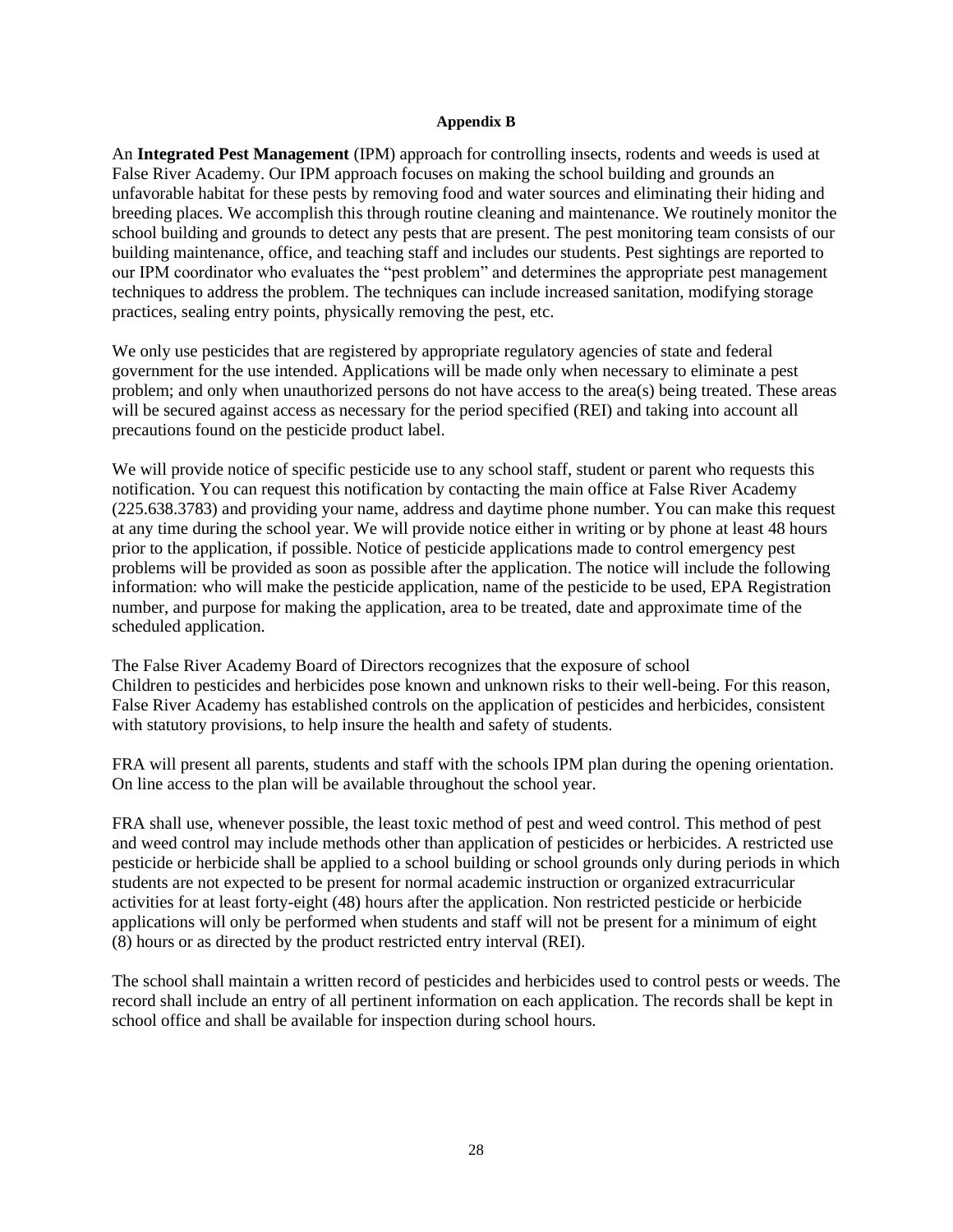# **Appendix C** False River Academy

*"A School of Academic Excellence"*

# Tuition and Fee Schedule 2021-2022

| <b>Tuition Rates</b>                    |             |                  |
|-----------------------------------------|-------------|------------------|
| 3-Year-Old Program                      | \$3,300.00  | \$330.00/month   |
| Pre-K/Kindergarten                      | \$3,300.00  | \$330.00/month   |
| $1st - 6th$ Grade                       | \$3,900.00  | \$390.00/month   |
| 7 <sup>th</sup> -8 <sup>th</sup> Grade  | \$4,100.00  | \$410.00/month   |
| 9 <sup>th</sup> -12 <sup>th</sup> Grade | \$5,200.00  | \$520.00/month   |
| Family Maximum                          | \$13,000.00 | \$1,300.00/month |

TUITION PAYMENT METHODS: If tuition is paid in full by July 1, 2021, you receive a 5% discount on tuition. Tuition can be paid in 10 monthly payments beginning July 1, 2021 through April 1, 2022.

## ADDITIONAL FEES NOT INCLUDED IN TUITION

| Stock (New Families K thru 12th Grade) OPTIONAL         | \$400.00 per family                |
|---------------------------------------------------------|------------------------------------|
| Registration fee                                        | \$150.00                           |
| Registration Fee (After March 12th)                     | \$200.00                           |
| Student fee (due November 1, 2019)                      | \$175.00 per student               |
| Activity fee (due November 1, 2019)                     | \$150.00 per student (grades 5-12) |
| Technology fee (due November 1, 2019)                   | \$200.00 per student               |
| Maintenance fee (due November 1, 2019)                  | \$200.00 per family                |
| Yearbook fee (due November 1, 2019)                     | \$50.00 per family                 |
| Service Hours (15 hours per family or pay \$300.00 fee) |                                    |
| Cafeteria fee                                           |                                    |
| Elementary Lunch<br>$\bullet$                           | \$3.50 per day                     |
| High School Lunch                                       | $$4.00$ per day                    |